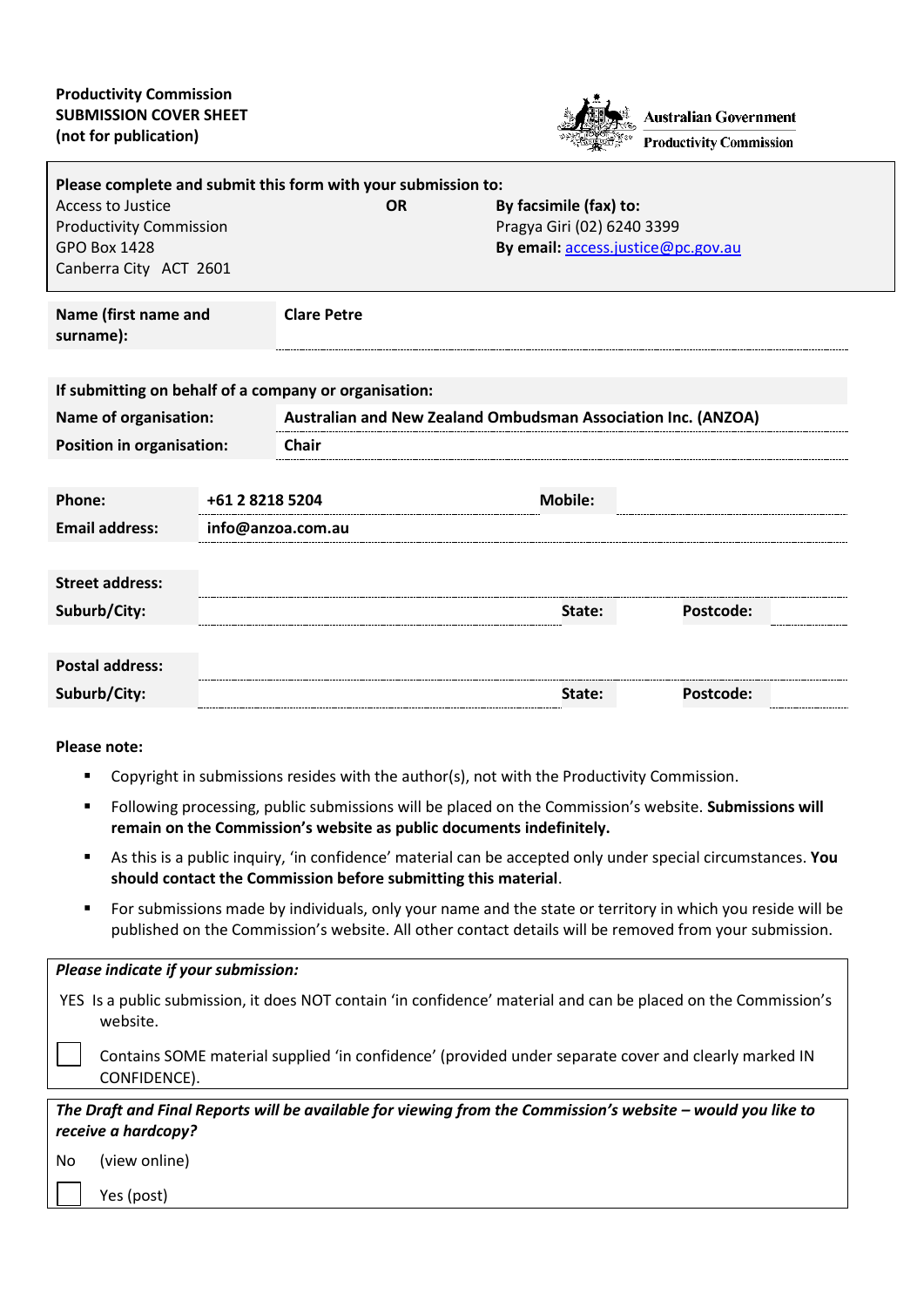

**Clare Petre ANZOA Chair** Energy & Water Ombudsman NSW Phone: + 61 2 8218 5204 Email: [info@anzoa.com.au](mailto:info@anzoa.com.au)

21 May 2014

Access to Justice Arrangements Productivity Commission GPO Box 1428 CANBERRA CITY ACT 2601 By email: [access.justice@pc.gov.au](mailto:access.justice@pc.gov.au)

## **PRODUCTIVITY COMMISSION'S INQUIRY INTO ACCESS TO JUSTICE ARRANGEMENTS DRAFT REPORT – APRIL 2014**

The Australian and New Zealand Ombudsman Association (ANZOA) is a professional association and the peak body for Ombudsmen in Australia and New Zealand.

ANZOA's membership includes Industry-based Ombudsmen, Parliamentary Ombudsmen and other statutory Ombudsmen.

We welcome the opportunity to supplement [ANZOA's first submission](http://www.pc.gov.au/__data/assets/pdf_file/0005/131288/sub133-access-justice.pdf) to the Productivity Commission's *Inquiry into Access to Justice Arrangements* with this response to the Draft Report published by the Commission on 8 April 2014.

Our comments relate mainly to Chapter 9 (Ombudsmen and other complaint mechanisms), but we also comment on some aspects of Chapter 5 (Understanding and navigating the system) and Chapter 24 (Data and evaluation).

ANZOA would be very pleased to provide clarification of any of the above information, or additional information to assist further with the Productivity Commission's Inquiry.

Please feel free to contact me directly on (02) 8218 5204 or through the ANZOA Secretariat a[t info@anzoa.com.au.](mailto:info@anzoa.com.au)

Yours sincerely

Clare Petre

**Clare Petre Chair Australian and New Zealand Ombudsman Association**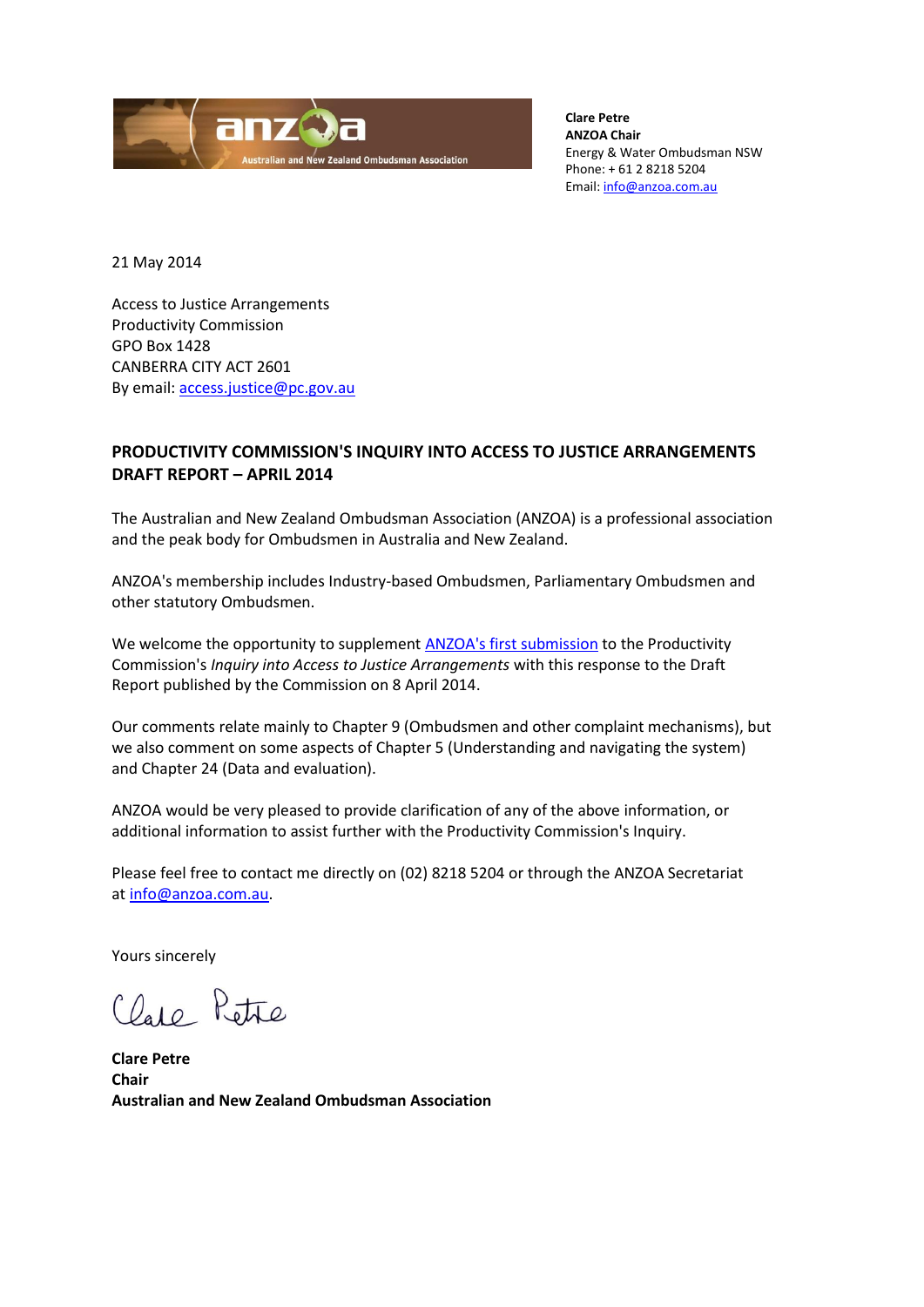

# **Submission by the Australian and New Zealand Ombudsman Association (ANZOA)** (May 2014)

**Productivity Commission's** *Inquiry into Access to Justice Arrangements – Draft Report* (April 2014)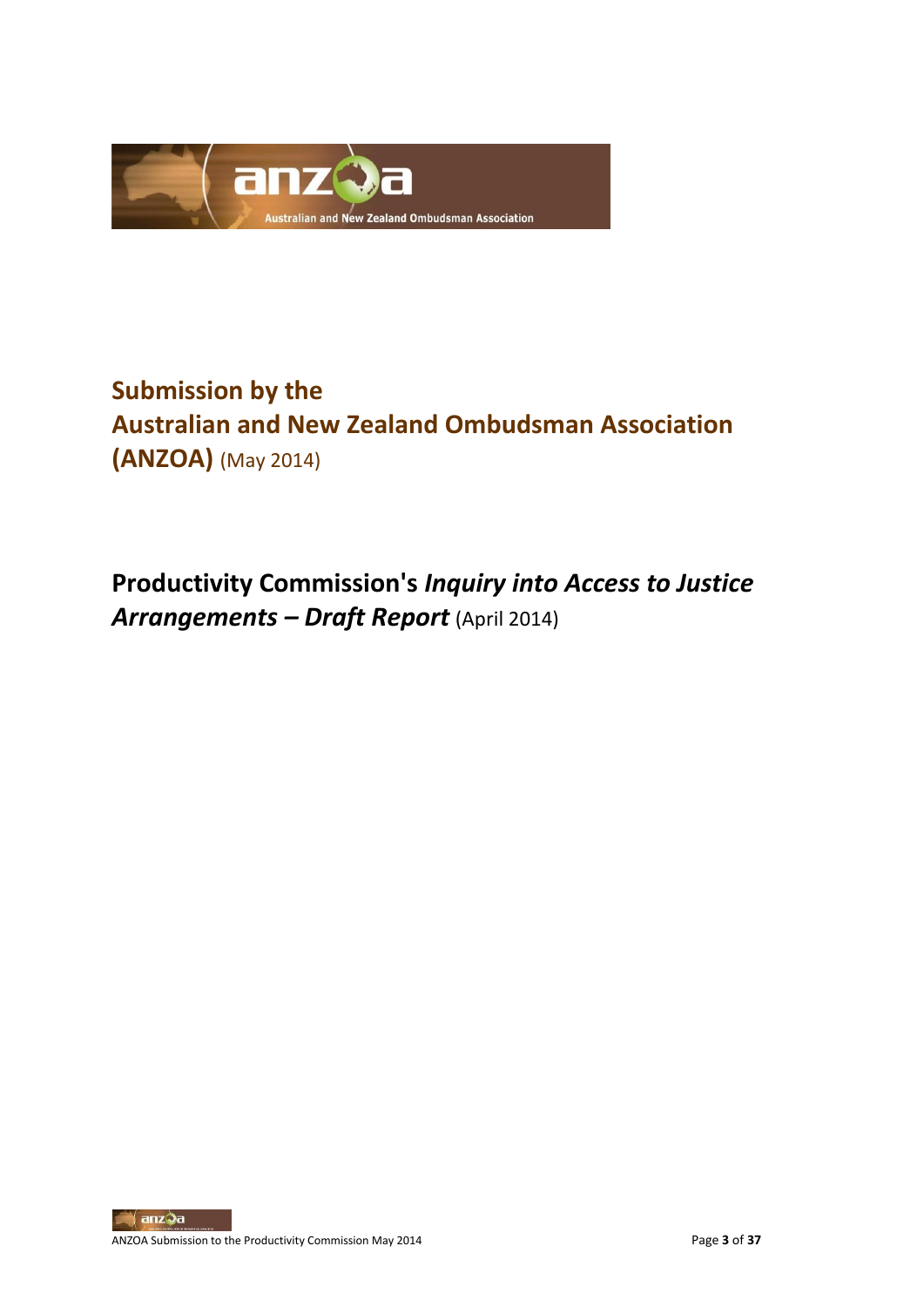## **Introduction**

The Australian and New Zealand Ombudsman Association (ANZOA) is a professional association and the peak body for Ombudsmen in Australia and New Zealand. ANZOA's membership includes Industry-based Ombudsmen, Parliamentary Ombudsmen and other statutory Ombudsmen.

We welcome the opportunity to supplement <u>ANZOA's first submission<sup>1</sup></u> to the Productivity Commission's *Inquiry into Access to Justice Arrangements* with this response to the Draft Report published by the Commission on 8 April 2014.

Our comments relate mainly to Chapter 9 (Ombudsmen and other complaint mechanisms), but we also comment on some aspects of Chapter 5 (Understanding and navigating the system) and Chapter 24 (Data and evaluation).

We preface our comments with the following overall observations:

- ANZOA supports the findings in the Commission's Draft Report about the opportunity for greater access to informal dispute resolution mechanisms, such as Ombudsman offices, to address a significant proportion of consumer issues, described in the Draft Report as 'unmet legal needs'.
- ANZOA agrees that evidence demonstrates Ombudsman offices are effective in promoting access to justice and generally perform well on measures of timeliness, service costs and complainant satisfaction.
- ANZOA acknowledges the opportunities identified by the Commission to raise the profile of Ombudsmen and improve information collection about the work of Ombudsman offices.

<sup>&</sup>lt;sup>1</sup> ANZOA's first submission is number 133 at <u>http://www.pc.gov.au/projects/inquiry/access-justice/submissions</u>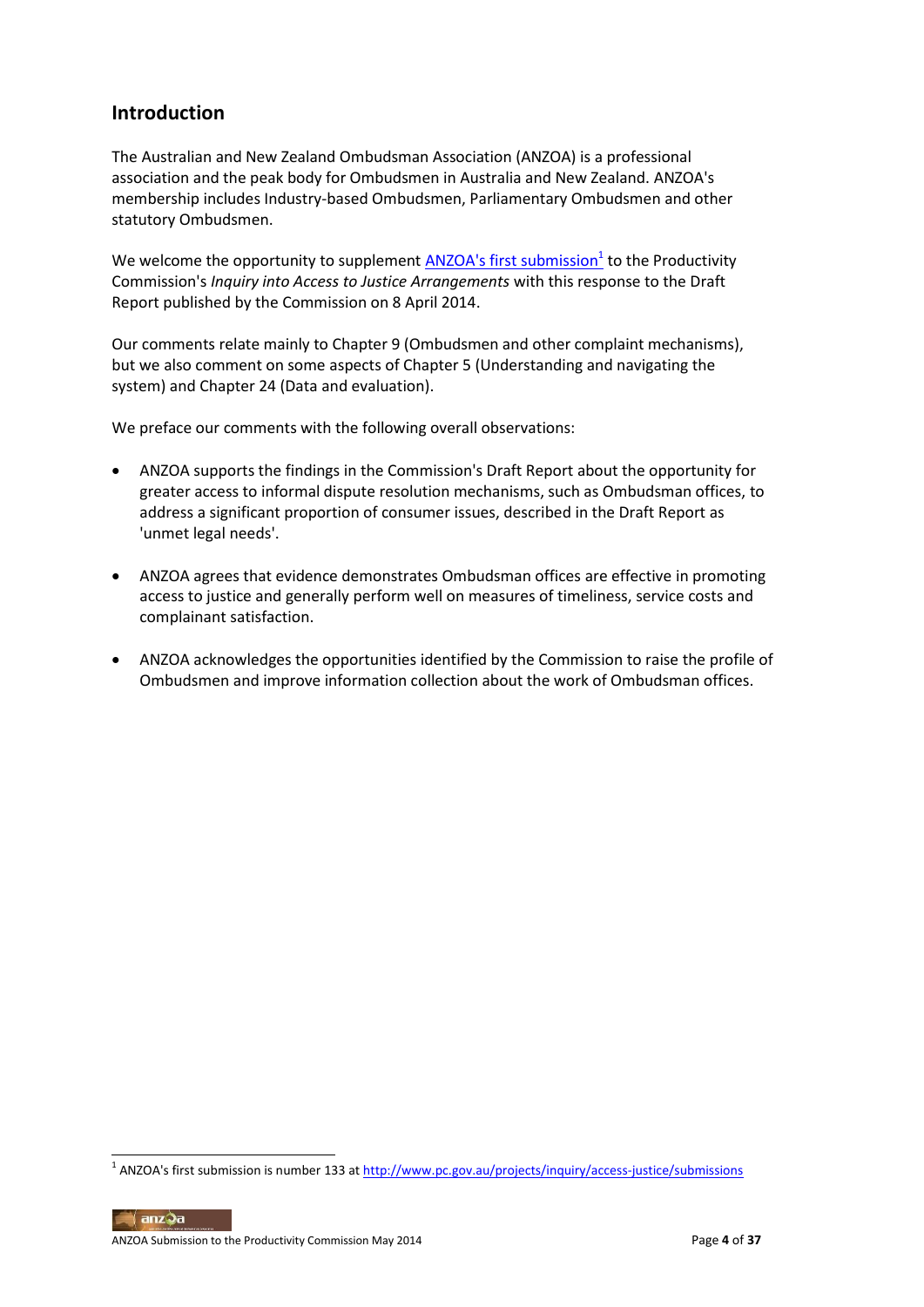## **Chapter 9: Ombudsmen and other complaint mechanisms**

#### *Information request 9.1*

*Given the difficulty in estimating the individual costs of the various functions of some ombudsmen and complaints mechanisms, the Commission seeks feedback on whether the estimates it has derived can be further refined. The Commission also seeks feedback on the costs of ombudsmen undertaking systemic reviews.*

#### **ANZOA's response**

#### *The range of systemic issues work undertaken by Ombudsman offices*

Parliamentary and Industry-based Ombudsmen undertake significant work in addressing the patterns, trends and systemic issues that underlie and arise from complaints. They work closely with regulators and other stakeholders to reduce citizen/consumer detriment and the complaints that arise from such detriment.

This contribution to access to justice encompasses a wide range of activities aimed at resolving existing complaints and preventing future complaints.

These activities are, in some respects, unique in the justice sector. The learnings from a single complaint, or a series of complaints, inform improvements for the broader community. Focus is given to important matters affecting the vulnerable, or those citizens/consumers who have also been treated improperly but have not made a complaint. In this way, information held and obtained by Ombudsmen is put to further good use in the public interest.

To inform ANZOA's response to the Commission's Information request 9.1, we have analysed the systemic issues work undertaken by 10 offices of ANZOA members (four Parliamentary offices and six Industry-based Ombudsman offices). We note, however, that the information about systemic issues work has not been as amenable to quantitative analysis as was the general complaints handling information which we documented in ANZOA's first submission.

Based on the information provided by the 10 Ombudsman offices, we present below five broad categories, which demonstrate the versatility and flexibility of approaches taken by these offices to identify, deal with and resolve systemic issues.

#### *Complaint-driven systemic issues investigations*

Systemic issues investigations (including, as appropriate, processes of audit and review) are usually triggered when a complaint about a particular issue has the potential to affect a wider group of citizens/consumers.

Complaint-driven systemic issues investigations are conducted by Ombudsmen to:

- resolve a class of complaints that has arisen
- improve a policy, process or procedure that has caused or exacerbated these complaints, and
- ensure steps are in place to prevent the recurrence of similar complaints.

Systemic issues investigations are an important Ombudsman function — prompting changes to agency/provider policies, processes and/or procedures and having a multiplier effect across a wide range of consumers/citizens, not just those who brought their complaint to the Ombudsman's office.

anzQa ANZOA Submission to the Productivity Commission May 2014 **Page 5** of 37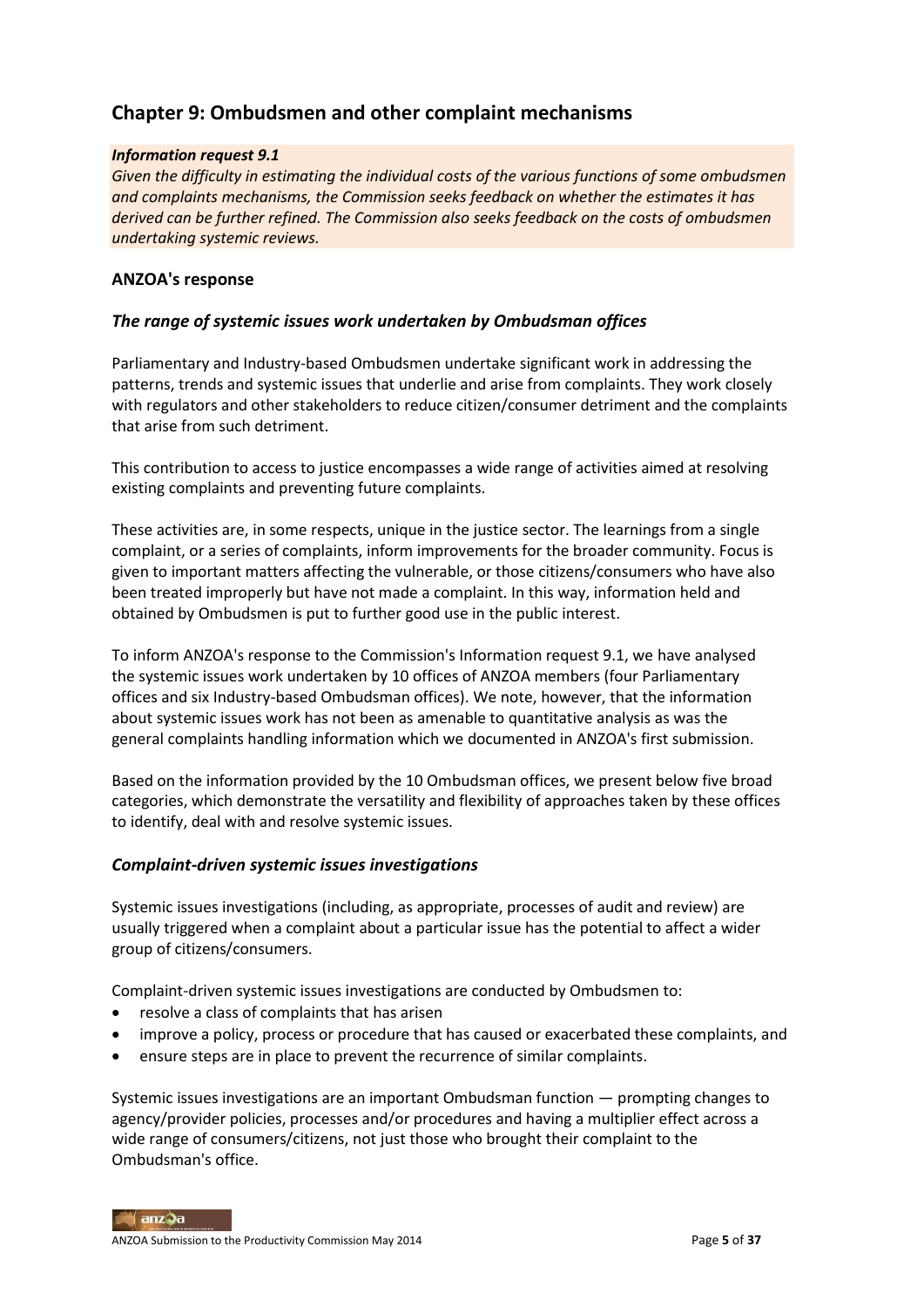Systemic issues investigations also reduce the potential for future complaints about the same issue — which in turn helps to reduce the cost of access to justice and free up dispute resolution capacity and resources for addressing other issues.

Systemic issues investigations usually involve a period of monitoring by the Ombudsman's office, after recommendations have been made, to assess whether the recommendations have been implemented and whether the implementation is effective.

The number of systemic issues investigations undertaken each year by Industry-based and Parliamentary Ombudsmen depends very much on the remit of the individual Ombudsman office and the environment in which it operates. The number of systemic issues investigations conducted annually by the Parliamentary and Industry-based Ombudsmen whose information we analysed ranged from 10 to over 50. In addition, some Ombudsmen monitor and informally resolve hundreds of less complex potential systemic issues each year.

Some examples of Ombudsman complaint-driven systemic issues investigations are outlined in Table 1 below.

| Table 1: Examples of complaint-driven systemic issues investigations undertaken by<br><b>Ombudsman offices</b> |                                                                                                                                                                                         |  |
|----------------------------------------------------------------------------------------------------------------|-----------------------------------------------------------------------------------------------------------------------------------------------------------------------------------------|--|
| <b>Systemic investigation</b>                                                                                  | <b>Outcomes achieved</b>                                                                                                                                                                |  |
| Complaint handling<br>practices of local councils                                                              | Changes to internal culture; improved policies and procedures for complaint<br>handling; improved responsiveness to complaints; and improved practices to<br>monitor complaint outcomes |  |
| Incorrect charging of                                                                                          | Reimbursement of charges to consumers with proof of overcharging;                                                                                                                       |  |
| ticketing system                                                                                               | changes to provider systems to prevent future overcharging                                                                                                                              |  |
| Incorrect timeframes in                                                                                        | Payments made to affected energy customers for 'wrongful disconnection';                                                                                                                |  |
| disconnection notices                                                                                          | changes to retailers' disconnection notices                                                                                                                                             |  |
| Poor procurement and                                                                                           | Improvements to procurement and complaint management practices;                                                                                                                         |  |
| contract management                                                                                            | greater accountability of agencies; recommended removal of officers who                                                                                                                 |  |
| practices                                                                                                      | misused their positions                                                                                                                                                                 |  |
| Transfer of services due to                                                                                    | Reversal of transferred services (e.g. in telecommunications, energy); referral                                                                                                         |  |
| misleading sales practices                                                                                     | of provider to regulator, with regulator imposing fines on the provider                                                                                                                 |  |
| Unnecessary barriers for<br>consumers in financial<br>difficulty                                               | Improvement to provider policies and procedures for dealing with consumers<br>in financial difficulty                                                                                   |  |

#### *Own motion investigations*

Parliamentary Ombudsmen and some Industry-based Ombudsmen are empowered to conduct own motion investigations. An own motion investigation is initiated in response to an Ombudsman's own observations, or from information the Ombudsman receives, and does not need to be triggered by a complaint. It may look into a specific event or issue, or more broadly into policies, processes or procedures that could give rise to issues.

Because own motion investigations are most often conducted by Parliamentary Ombudsmen, the stakeholders concerned are usually government agencies. And, while a complaint-driven systemic issues investigation is intended to bring about a practical outcome — a reduction in complaints — an own motion investigation is conducted to promote improvements to public administration and practices. In most instances, own motion investigations involve issues of significant public interest and often concern vulnerable groups in the community.

anzQa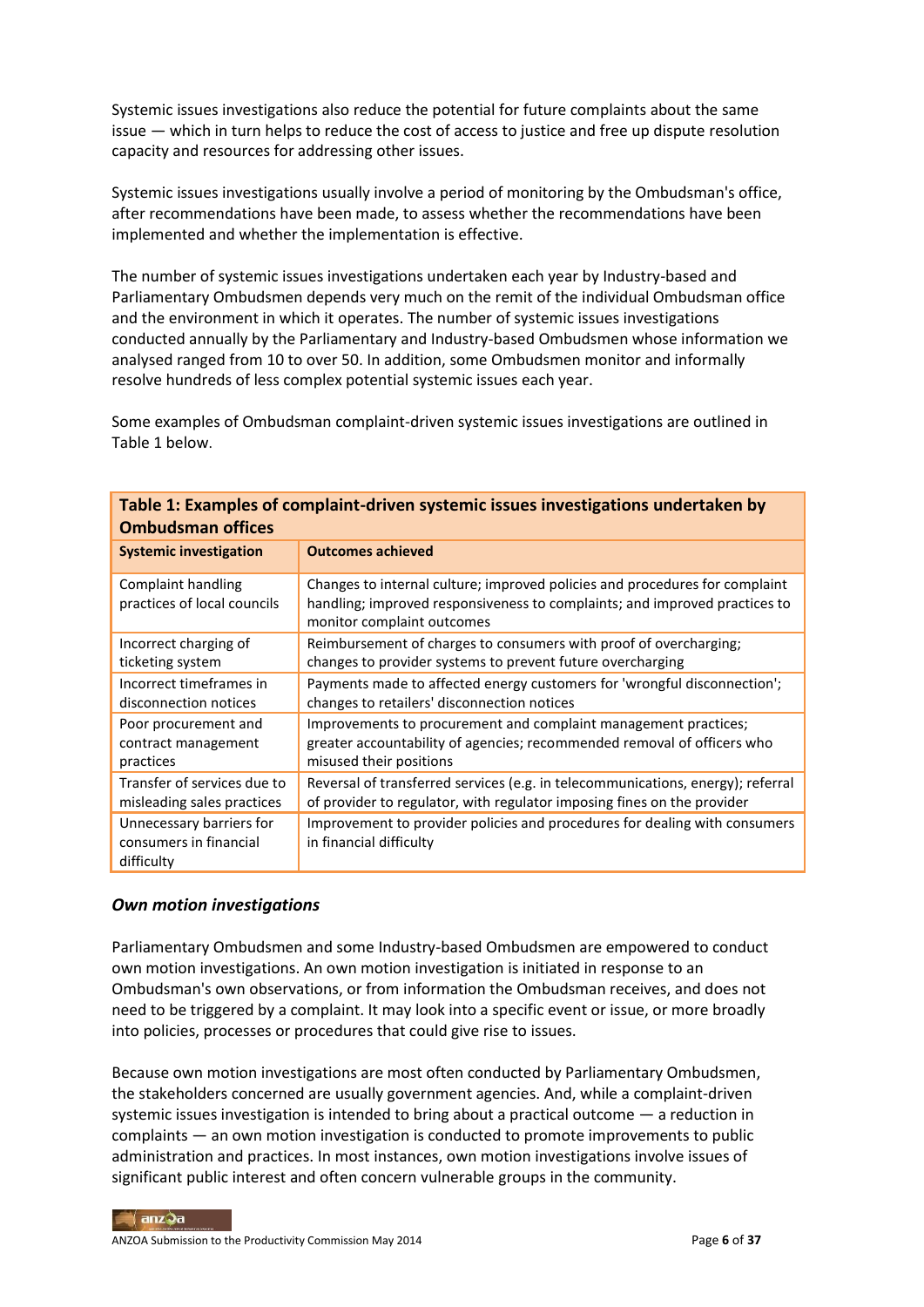A Parliamentary Ombudsman conducts an average of three to eight major own motion investigations each year. The Ombudsman usually continues to monitor the outcomes of these investigations, to assess if the recommendations have been implemented and are effective.

Some examples of own motion investigations undertaken by Ombudsman offices are included in Table 2 below.

| Table 2: Examples of own motion investigations undertaken by Ombudsman offices |                                                                                                                                                                                                            |  |
|--------------------------------------------------------------------------------|------------------------------------------------------------------------------------------------------------------------------------------------------------------------------------------------------------|--|
| <b>Own motion investigation</b>                                                | <b>Outcomes achieved</b>                                                                                                                                                                                   |  |
| Deaths and self-harm<br>incidents in detention<br>facilities                   | Eight of the nine recommendations accepted by the agency, with<br>improvements in data collection, information delivery and engagement with<br>detainees and prioritisation of processing of asylum claims |  |
| Inadequate secure welfare<br>services for children                             | All eight recommendations accepted by the agency, with improvements to<br>the safety of children in secure welfare, improved administration, conditions<br>and record keeping for secure welfare           |  |
| Ways to reduce or prevent<br>sleep related infant deaths                       | All recommendations accepted by the agency, with changes to practices and<br>promotional advice to parents about safe sleeping practices for infants                                                       |  |
| Excessive restraints of<br>prisoners in hospitals                              | Recommendations accepted by the agency, with improvements to standard<br>operating procedures, record-keeping and compliance with legislative<br>requirements                                              |  |
| Guarantees to secure<br>credit facilities                                      | Recommendations to improve the disclosure of general warnings<br>(particularly to more vulnerable consumers) about the risks and<br>responsibilities of becoming guarantors                                |  |

#### *Public interest reports*

The complaints data held by Industry-based and Parliamentary Ombudsmen is a rich source of information, as is the analysis they undertake about complaint trends. Ombudsmen commonly publish quarterly and annual reports about complaint issues and trends.

This information provides valuable insights for regulators, government and the community into particular issues of concern. It also enables agencies and providers to take measures to address potentially systemic issues or to prevent future occurrences.

Parliamentary and Industry-based Ombudsmen may also issue special interest public reports to highlight particular issues of concern or emerging issues of public interest.

Ombudsman public interest reports promote the delivery of fair and effective services to citizens/consumers.

The information in Ombudsman public interest reports helps regulators, government and other stakeholders to make informed, effective and timely decisions.

Some examples of public interest reports issues by Ombudsman offices are included in Table 3 on page 8.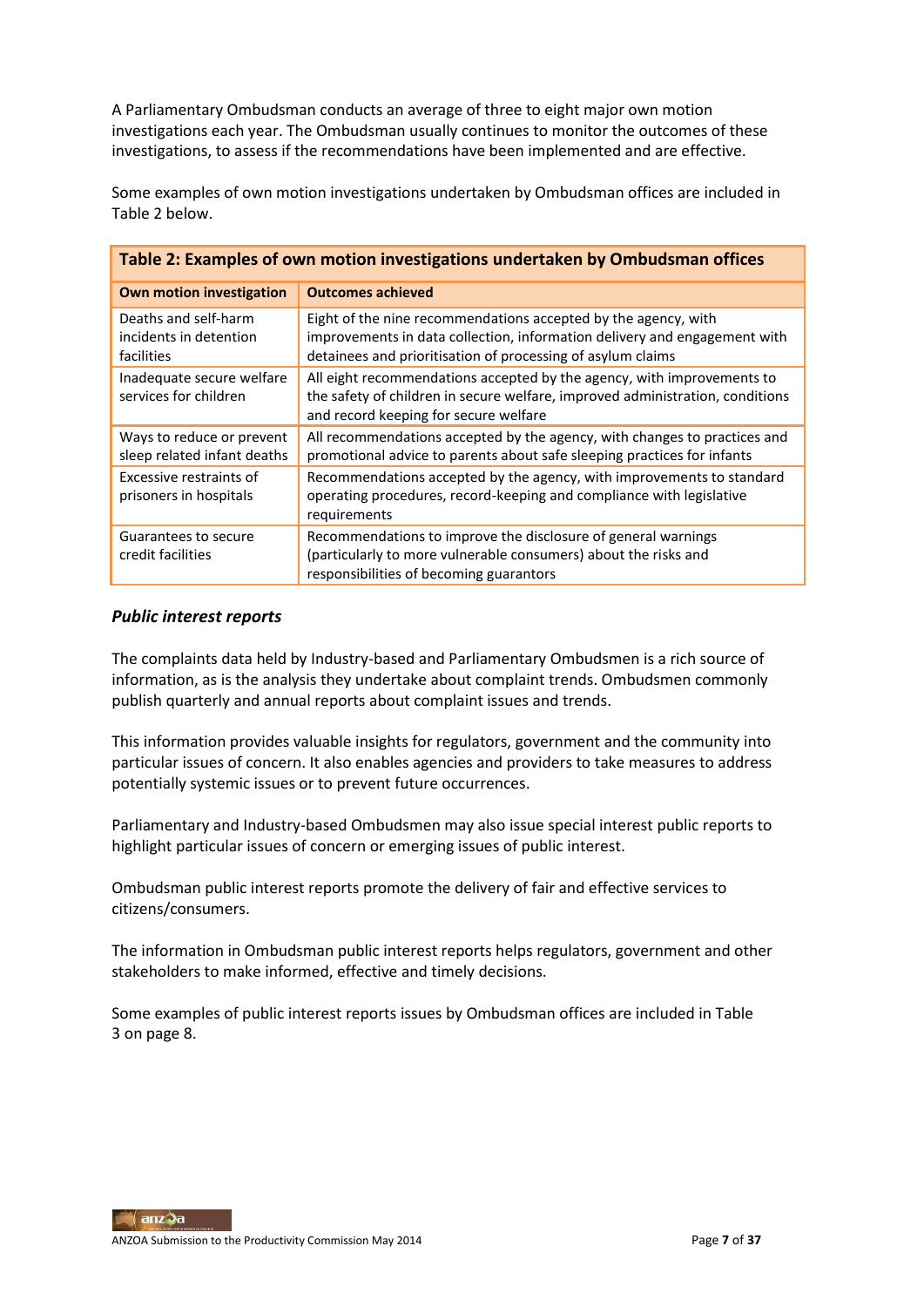| Table 3: Examples of public interest reports issued by Ombudsman offices |                                                                                                                                                                                                                                                                                                        |  |
|--------------------------------------------------------------------------|--------------------------------------------------------------------------------------------------------------------------------------------------------------------------------------------------------------------------------------------------------------------------------------------------------|--|
| <b>Public interest reports</b>                                           | <b>Outcomes achieved/sought</b>                                                                                                                                                                                                                                                                        |  |
| Accessibility issues<br>experienced by public<br>transport users         | Development of an agreed definition of accessibility for public transport;<br>standardised and industry-wide training on customer service to address<br>accessibility requirements; industry minimum standards for direct assistance;<br>ongoing auditing program to monitor compliance with standards |  |
| Quarterly/yearly reports<br>on complaint trends and<br>emerging issues   | Publically available information about complaint issues and emerging trends,<br>enabling regulators and other stakeholders to take timely action as<br>appropriate                                                                                                                                     |  |
| Consumer resilience<br>when dealing with<br>providers                    | Introduction of regulatory measures for improved customer service and<br>complaint handling practices; increased industry emphasis on good customer<br>service; reduced numbers of complaints about these issues                                                                                       |  |
| Failure of essential<br>service retailer                                 | Identifying early warning signs of retailer in trouble; improved processes for<br>managing complaints about the failed retailer, including those arising years<br>after the failure; and lessons learnt                                                                                                |  |
| Conflict of interest in the<br>public sector                             | Placing this issue in the public domain, leading to amendments to legislation<br>and greater awareness across agencies                                                                                                                                                                                 |  |
| Preventing or reducing<br>suicide by young people                        | Research and analysis of risk factors associated with suicide of young people;<br>and identifying ways in which relevant agencies can reduce incidence of suicide<br>by young people                                                                                                                   |  |

#### *Submissions*

The knowledge that Parliamentary and Industry-based Ombudsmen have about the sectors within which they work is detailed, in-depth and practical. This makes Ombudsman offices a valuable (and often unique) source of information about complaint trends, specific issues that are giving rise to complaints, and the potential impact of proposed regulatory changes within those sectors.

Parliamentary and Industry-based Ombudsmen commonly provide evidence-based, practical and persuasive information to the consultation processes of regulators, policy makers, industry bodies, community groups and other organisations. They also contribute to broader debate around issues of public interest.

In particular, an Ombudsman can provide valuable input to ensure that complaint-minimisation strategies are built into the regulatory framework for the sector in which the Ombudsman's office works, which in turn helps reduce future complaints and strengthen dispute resolution arrangements.

The number of formal submissions made annually by the Parliamentary and Industry-based Ombudsmen whose information we analysed ranged from 8 to 25. These submissions are usually publicly available and easily accessible by relevant stakeholders. Submissions are a key contribution of Ombudsman offices towards addressing potential systemic issues within their respective remits.

Examples of formal submissions made by Ombudsman offices in recent years are included in Table 4 on page 9.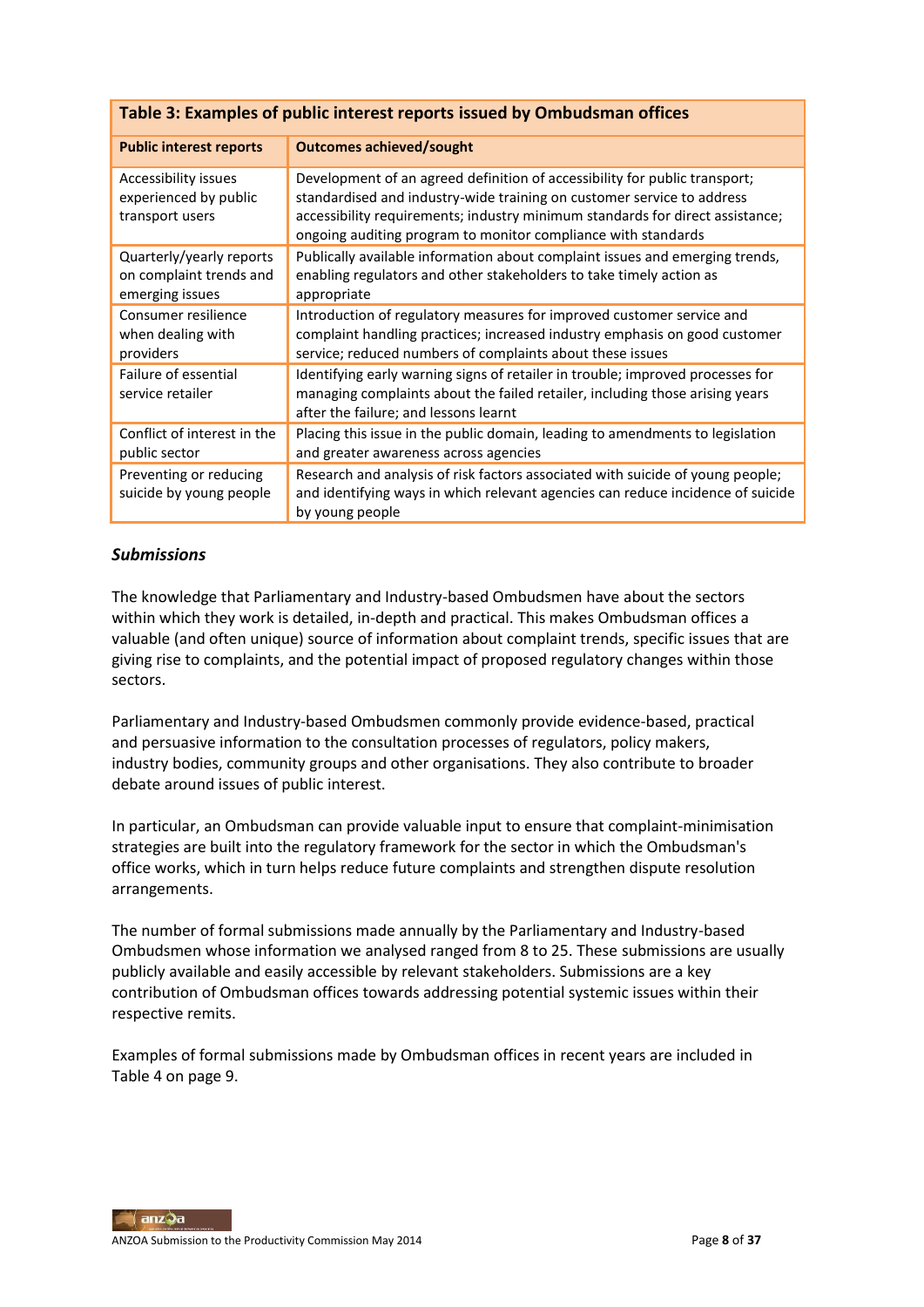| Table 4: Examples of formal submissions made by Ombudsman offices  |                                                                                                                                                                                                                                                          |  |
|--------------------------------------------------------------------|----------------------------------------------------------------------------------------------------------------------------------------------------------------------------------------------------------------------------------------------------------|--|
| <b>Submissions</b>                                                 | <b>Key recommendations</b>                                                                                                                                                                                                                               |  |
| Privacy amendments and<br>draft Credit Reporting<br>Code           | Recommendations on potential gaps in regulatory arrangements; safeguards<br>for consumers in financial hardship; and improvements to clarity of language<br>and accessibility of the draft Code                                                          |  |
| Inquiry into social<br>inclusion of consumers<br>with a disability | Recognition that lack of access to current and future transport services and<br>infrastructure results in social exclusion; and the need for increased awareness<br>of issues faced by these consumers                                                   |  |
| Reporting of crimes by<br>citizens with a disability               | Recognition that people with severe disabilities may face significant barriers to<br>report mistreatment or crimes against them, with a need to involve carers and<br>other welfare staff in reporting such incidents                                    |  |
| Inquiry into public<br>interest disclosure<br>legislation          | Supporting the existing integrity framework and conferral of protections on<br>persons who make public interest disclosures and recognition that<br>responsibility should be placed on the agency involved to proactively manage<br>the issue of concern |  |
| Inquiry into financial<br>services                                 | Recommendations on ensuring financial service providers put the interests of<br>their customers at the forefront at all stages of their business, to encourage<br>trust and confidence in the financial system                                           |  |

#### *Outreach and stakeholder engagement*

Parliamentary and Industry-based Ombudsmen work closely with their stakeholders on a day-to-day basis to help them improve their processes, practices and handling of complaints. The outreach and stakeholder engagement programs of Ombudsman offices are targeted at:

- increasing community and agency/provider awareness about Ombudsman services
- providing training for agencies, providers and community organisations on the role of the Ombudsman, regulatory and code obligations and on best practice complaint handling
- creating opportunities for discussions with agencies/providers and community representatives on complaint trends, potential systemic issues, complaint handling practices and processes, and suggestions for improvement.

Outreach and engagement activities often result in positive changes to agency/provider policies, practices and procedures, increased awareness of their obligations and increased responsiveness to resolving complaints. These activities also improve the capacity of agencies/providers to recognise and respond to complaints proactively, which in turn reduces the demand for dispute resolution services and helps prevent further complaints.

Examples of Ombudsman office outreach and engagement activities are included in Table 5 below.

#### **Table 5: Examples of Ombudsman office outreach and engagement activities**

Regular information sharing sessions or meetings with stakeholder staff, on the role of the Ombudsman and feedback from complaints about the experience of consumers with government agencies and industry Development of position statements or specialist guidance documents on particular types of common complaints and how the Ombudsman expects the parties to respond and resolve these complaints Online training modules on a range of topics, including systemic management processes and best practice complaint handling that can be undertaken by agency/provider staff at their own pace Regular publications, such as newsletters or reports, to provide feedback on complaint trends, common

complaint issues, practical advice and guidance on resolving these complaints

Community outreach activities, particularly targeting intermediaries and 'gatekeepers', to create awareness about the role of the Ombudsman, how to facilitate complaint resolutions and appropriate referral advice

#### anzQa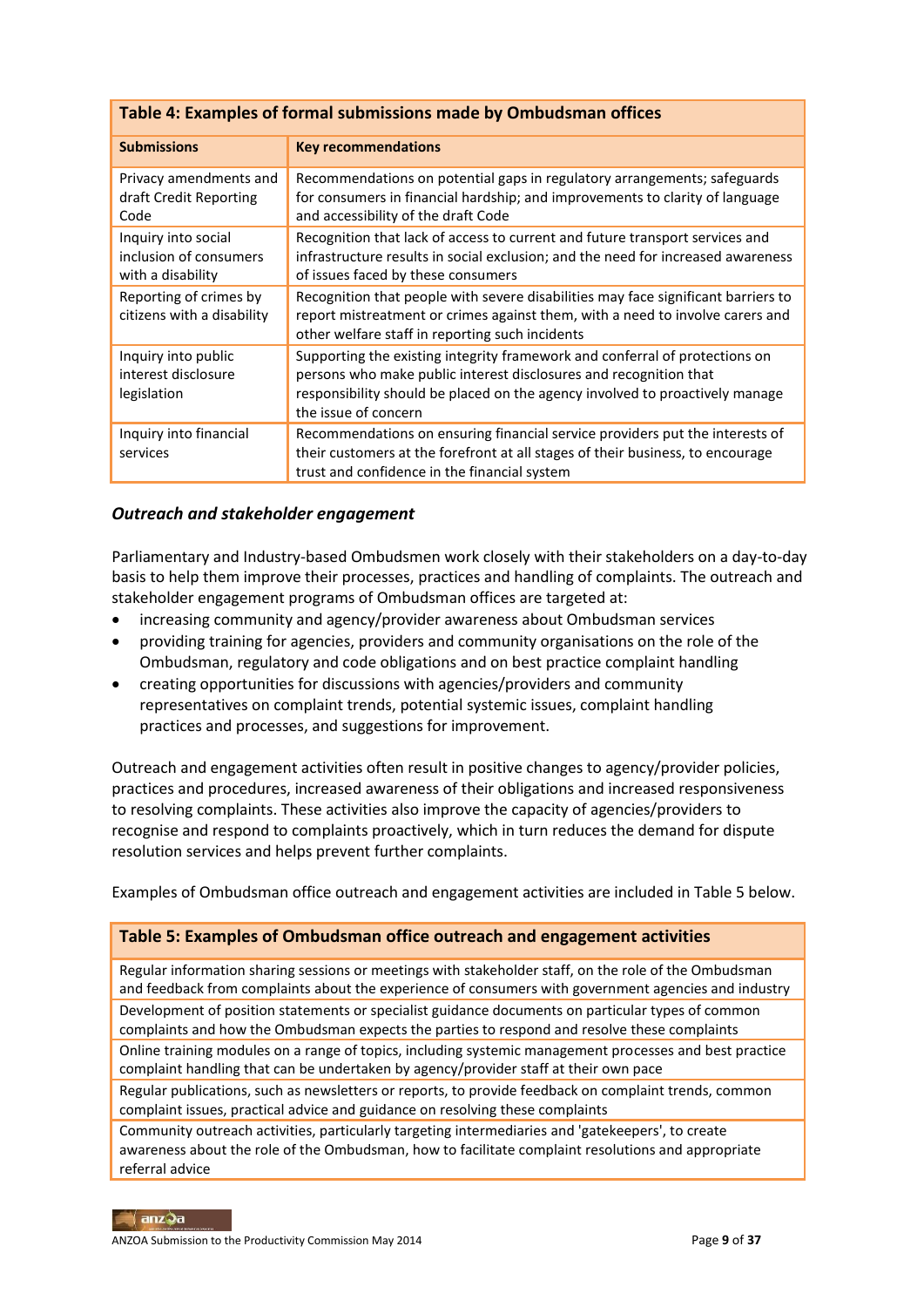### *Estimated costs of dealing with systemic issues*

The broad range of activities that Parliamentary and Industry-based Ombudsmen undertake to respond to and resolve current and potential systemic issues, makes it difficult to quantify the costs involved.

Most Ombudsman offices have dedicated staff who work on discrete systemic issues investigations and own motion investigations. Most Ombudsman offices have also developed flexible ways in which to undertake systemic issues work — for example public interest reports, submissions and stakeholder engagement activities as detailed above.

From our analysis of feedback from nine Ombudsman offices on the estimated costs of their systemic issues work, we note that these costs can range significantly — depending on the powers and remit of the Ombudsman, the industry sector and/or regulatory framework within which the Ombudsman operates, and the volume of complaints the Ombudsman deals with.

Table 6 below sets out the different ranges of estimated costs and proportion of staff involved in the systemic issues work undertaken by those nine offices in 2012-13.

| Table 6: Estimated effort of dealing with systemic issues in 2012-13                                                                           |                       |                          |  |
|------------------------------------------------------------------------------------------------------------------------------------------------|-----------------------|--------------------------|--|
|                                                                                                                                                | Lower range           | <b>Upper range</b>       |  |
| Average cost of systemic issues work for each<br>Ombudsman office per year (estimate)                                                          | \$50,000 to \$250,000 | \$700,000 to \$1 million |  |
| Average cost of systemic issues work as a proportion<br>of total organisational costs per year (estimate)                                      | 1% to 5%              | 10% to 15%               |  |
| Average number of staff involved in systemic issues<br>work (full time equivalent) as a proportion of total<br>organisational staff (estimate) | 0.5% to 3%            | 5% to 8%                 |  |

#### *Draft Recommendation 9.1*

*Governments and industry should raise the profile of ombudsman services in Australia. This should include:*

- *more prominent publishing of which ombudsmen are available and what matters they deal*
- *the requirement on service providers to inform consumers about avenues for dispute resolution*
- *information being made available to providers of referral and legal assistance services.*

#### **ANZOA's response**

#### *Raising the profile of Ombudsman offices*

ANZOA agrees that building public awareness of Ombudsmen and the free, accessible and timely resolution of disputes which Ombudsman offices offer is very important. We also agree that there is a role for governments and industry to play in raising the Ombudsman profile.

We believe it is particularly important when it comes to vulnerable groups, including Indigenous communities, refugee and emerging communities, low income households, culturally and linguistically diverse communities, rural and remote communities, aged and disability groups. Reaching vulnerable consumers is an outreach priority for each of the offices of ANZOA's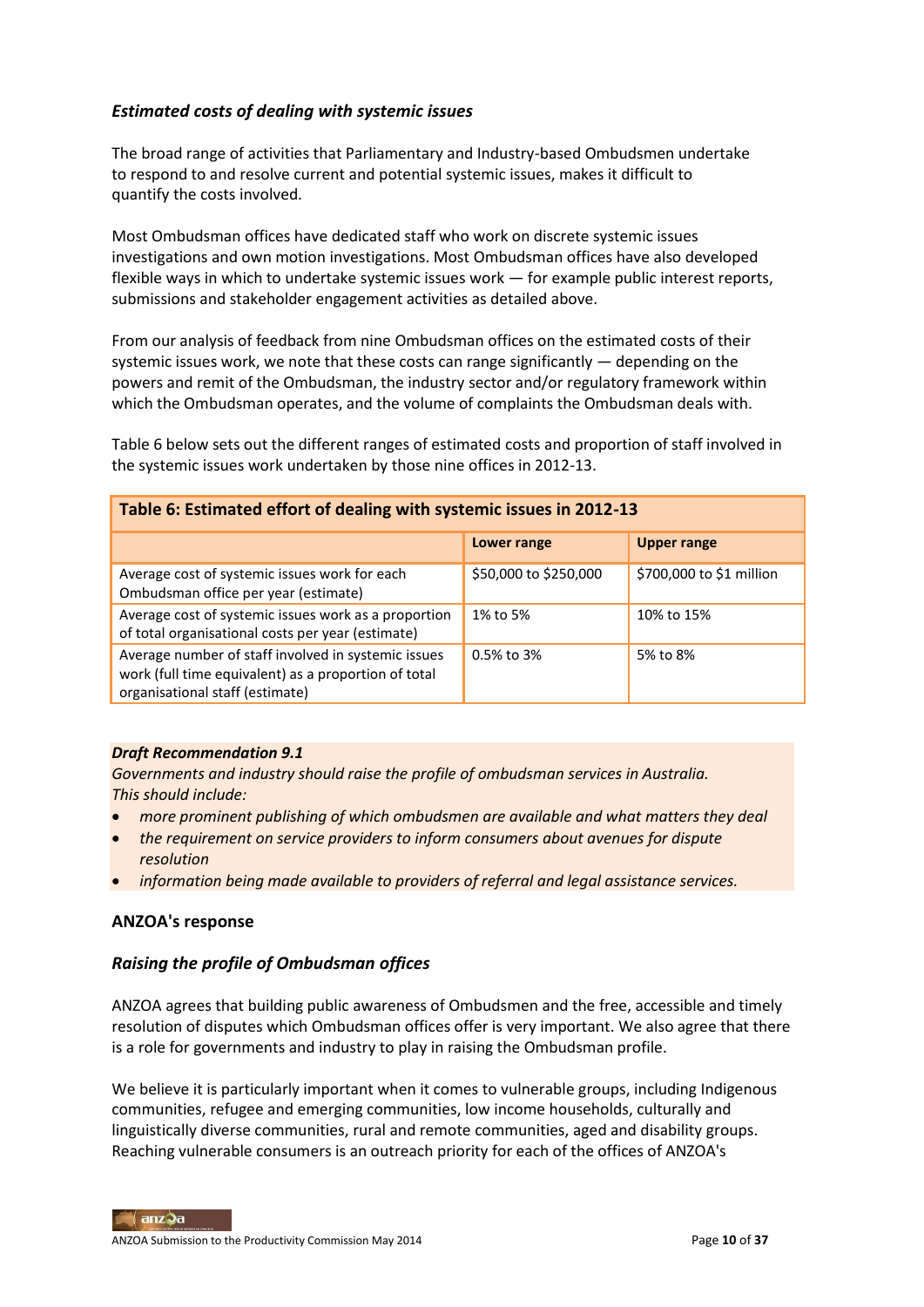Ombudsman members, and ANZOA supports this by actively encouraging Ombudsman office staff to work together on information campaigns<sup>2</sup> to build community awareness.

We note the Draft Report's assessment that 'consumer' issues are the largest percentage of the 'Composition of legal problems faced by Australians'.<sup>3</sup> Many of these consumer issues  $$ including telecommunications, banking and finance, energy and water — are already appropriately dealt with by an Ombudsman.

#### *Distinguishing the Ombudsman model*

However, it will be crucial to any implementation of draft recommendation 9.1 that Ombudsman offices are differentiated from other complaint handling and dispute resolution mechanisms. ANZOA supports consumers having access to a range of dispute resolution mechanisms as appropriate to the citizen/consumer context.

Ombudsman is a particular model of alternative dispute resolution and one that has proven itself adaptable to a variety of roles and settings. With a history going back over 200 years, the Ombudsman model is well known for independent and impartial review and investigation.

Figure 1 in the Commission's Draft Report provides an overview of 'The three major dispute resolution mechanisms' and incorrectly lists 73 bodies as 'Ombudsmen'.<sup>4</sup> Table D.2 correctly describes the agencies included in that list of 73 as 'Ombudsmen and complaints bodies', thus distinguishing Ombudsman offices from other complaints bodies. If the Commission wishes to include all non-Tribunal and Civil Courts agencies in one group, we suggest that Figure 1 be amended (see page 10).

In addition, under 'Number of Institutions/providers', the 73 'Ombudsmen' are grouped as follows — 22 National, 40 State and 11 Industry. This is confusing. Some Ombudsman offices are national, e.g. the Financial Ombudsman Service and the Telecommunications Industry Ombudsman; while others have a State jurisdiction only, e.g. Energy & Water Ombudsman NSW, Energy and Water Ombudsman (Victoria), Energy and Water Ombudsman Queensland and the Public Transport Ombudsman. Confusing also is the reference to 11 Industry agencies, which suggests that this is the total number of industry complaints bodies. Again, we suggest that this be amended in the Final Report. This confusion also extends to the reference in Figure 1 to 'Funding arrangements' where the funding for industry of \$111 million does not include the funding for the Industry-based Ombudsman offices which are national.

We further note that the Ombudsmen column refers to 'National' bodies, while the columns for Tribunals and Civil Courts refer to 'Commonwealth' bodies. We suggest that the same description should be used for all columns and that 'national' is the appropriate term.

 $\blacksquare$ anz $\lozenge$ a

 2 ANZOA's Public Relations and Communications interest group facilitates co-operation among staff from Ombudsman offices on initiatives of this nature. For example, postcards distributed throughout Australia highlighting the right consumers have to complain and how to seek assistance from an Ombudsman office.

<sup>3</sup> Draft Report Overview Figure 2, page 6

<sup>4</sup> Draft Report, Figure 1, page 4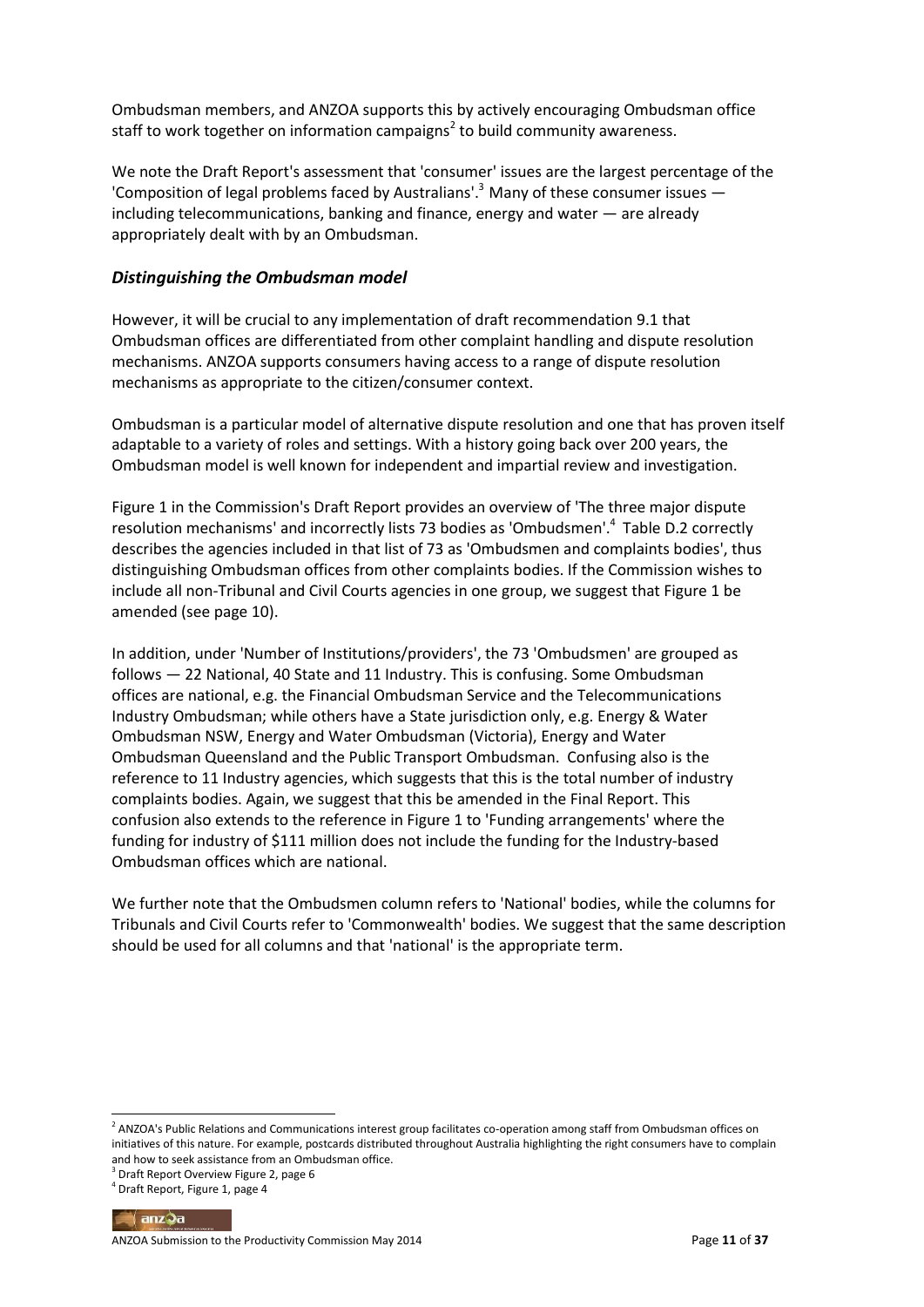|                             | <b>Ombudsmen and other complaints mechanisms</b> |
|-----------------------------|--------------------------------------------------|
| <b>Number of</b>            | 73 Ombudsmen/other complaints mechanisms         |
| institutions/ providers     | National: 22                                     |
|                             | State: 51                                        |
| <b>Volume of matters</b>    | Total 773 000                                    |
|                             | National: 267 000                                |
|                             | State: 506 000                                   |
| <b>Funding arrangements</b> | National: \$235 million                          |
|                             | State: \$248 million                             |

ANZOA suggests that Figure 1 in the Draft Report be amended as follows:

#### *Use of the term Ombudsman*

In 2010, ANZOA called for stronger controls on use of the term Ombudsman. It supported that call with a policy statement setting out six essential criteria which the public are entitled to expect of any office described as an Ombudsman — independence, jurisdiction, powers, accessibility, procedural fairness and accountability.

ANZOA's view is that a body should not be described as an Ombudsman unless it complies with these six essential criteria. We are very pleased to see that the Commission has included ANZOA's *Essential criteria for describing a body as an Ombudsman* in its Draft Report and we request that the Commission recognise the importance of these essential Ombudsman features by including them in its Final Report.

As ANZOA observed in 2010, where problems arise in an industry or an area of government services, the call for an Ombudsman commonly follows. This in itself is not a problem — indeed it is a testament to the high level of public respect for the independence, integrity and impartiality of Ombudsman offices. ANZOA's concern, then and today, lies with the increasing inappropriate use of the term Ombudsman to describe bodies that do not conform to, or show an understanding of, the accepted Ombudsman model and its 200 year history.

The term Ombudsman is understood by the public as signifying an independent office which primarily has a complaint handling and investigation function. The term does not refer to agencies with regulatory, disciplinary and/prosecutorial functions, or to agencies that provide limited advice or mediation services. An 'ombudsman' office under the direction or control of an industry or a government minister is not independent. An office set up within a company or government agency as an 'internal ombudsman' is not independent. The concept of Ombudsman is being stretched and the confidence of the public in the role and independence of the Ombudsman institution is at risk of being undermined and diminished.

We also draw the Commission's attention to the *Benchmarks for Industry-Based Customer Dispute Resolution Schemes*. These *National Benchmarks*, which address accessibility, independence, fairness, accountability, efficiency and effectiveness, are reflected in ANZOA's *Essential criteria for describing a body as an Ombudsman* and also underpin ANZOA's membership criteria. The *National Benchmarks* document is included as Attachment 1 and available on ANZOA's website at [http://www.anzoa.com.au/National-Benchmarks-1997.pdf.](http://www.anzoa.com.au/National-Benchmarks-1997.pdf)<sup>5</sup>

anzQa

<sup>5</sup> The *National Benchmarks* are currently under review by the Commonwealth Consumer Affairs Advisory Council (CCAAC). We expect there will be an enhancement of the existing Benchmarks rather than a fundamental change.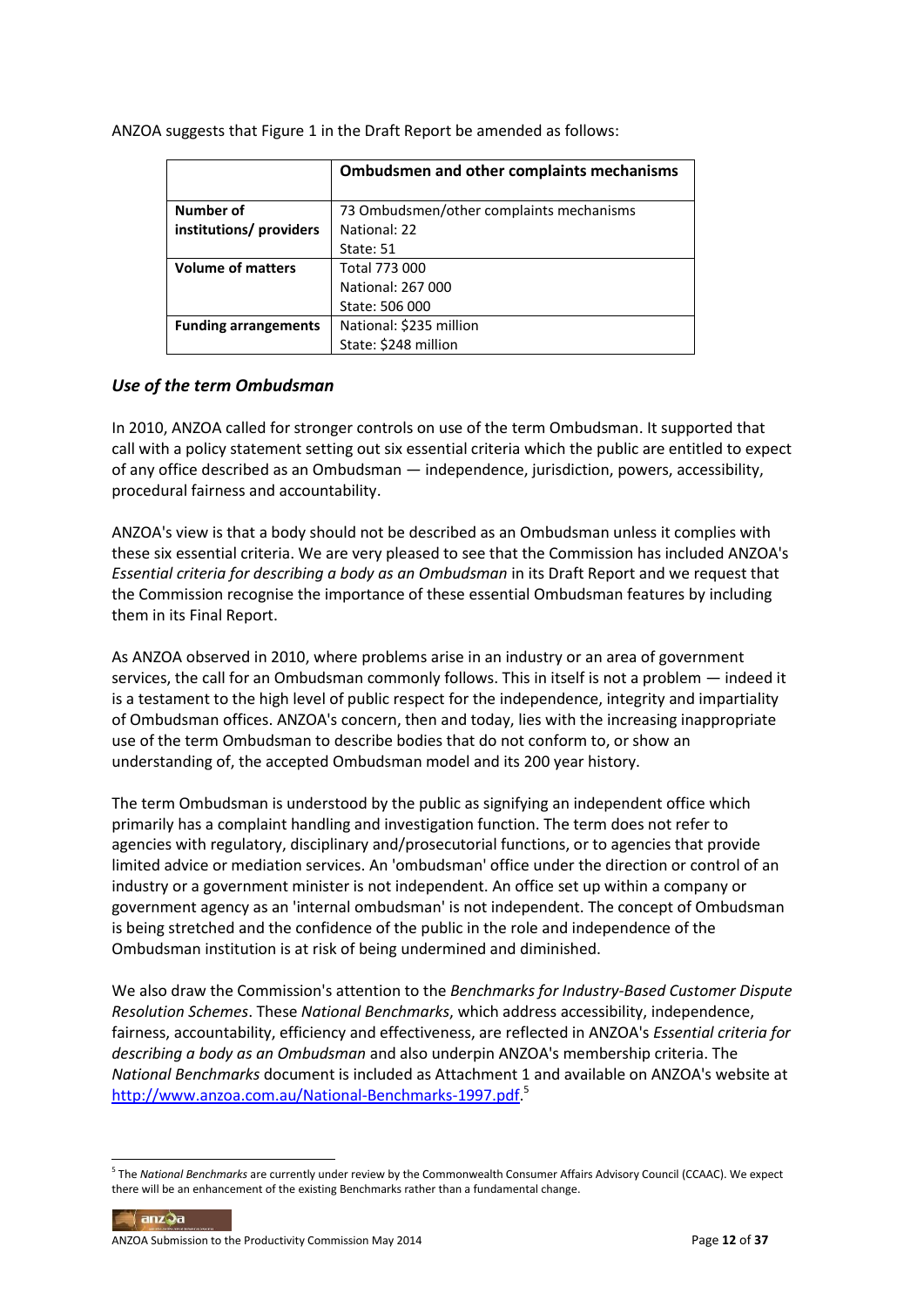#### *Draft Recommendation 9.2*

*Governments should rationalise the ombudsmen services they fund to improve the efficiency of these services, especially by reducing unnecessary costs.*

#### **ANZOA's response**

In responding to this draft recommendation, we are presuming that the Commission is referring to the 73 agencies listed in Table D.2 of the Draft Report. On that basis, we suggest that the draft recommendation is problematic in not differentiating between Ombudsman offices and other complaints mechanisms.

We therefore suggest that Draft Recommendation 9.2 should read:

*Where appropriate, governments should rationalise the complaints services they fund to improve the efficiency of these services, especially by reducing unnecessary costs.*

However, this recommendation does not apply to Industry-based Ombudsmen in any case, because they are not funded by government. As noted by the Commission, Industry-based Ombudsman offices are funded by the industries they oversight. Because these costs are ultimately passed on by the industry providers, Industry-based Ombudsmen strive to be as efficient as possible.

The Commonwealth Ombudsman is funded by the Federal Government, and State and Territory Parliamentary Ombudsmen are funded by their respective governments. These Ombudsman offices are stand-alone services, not duplicated by other complaints mechanisms — although there are some instances where jurisdiction overlaps, as described in the submission from the Victorian Ombudsman. In many cases, they have taken on additional responsibilities, the result being that governments have achieved considerable efficiencies through not having to set up separate complaint mechanisms. For example, the Commonwealth Ombudsman is also the Postal Industry Ombudsman, the Taxation Ombudsman, the Overseas Students Ombudsman, the Immigration Ombudsman, the Defence Force Ombudsman, the Law Enforcement Ombudsman and the ACT Ombudsman.

As listed by the Commission in Table D.2, there are other complaints handling bodies at both national and state levels, many of which are funded by government. ANZOA is not in a position to comment further on this, except to say that where some rationalisation in complaint handling mechanisms is possible and appropriate, this would likely benefit both government and consumers.<sup>6</sup>

#### anzQa

 $6$  Western Australian Ombudsman, Chris Field, has noted that the integrity framework (which includes the office of the Ombudsman) should be "delivered at least cost, and is prepared, in an ongoing way, to consider whether it can undertake what it does more efficiently, including considering whether the framework can realise economies of scale or scope. It seems to me that one obvious matter that needs to be kept under periodic review is whether the proliferation of multiple niche integrity agencies should be consolidated into overarching integrity bodies", Field, Chris, *The fourth branch of government: the evolution of integrity agencies and enhanced government accountabilit*y, (2013) 72 *AIAL* 24.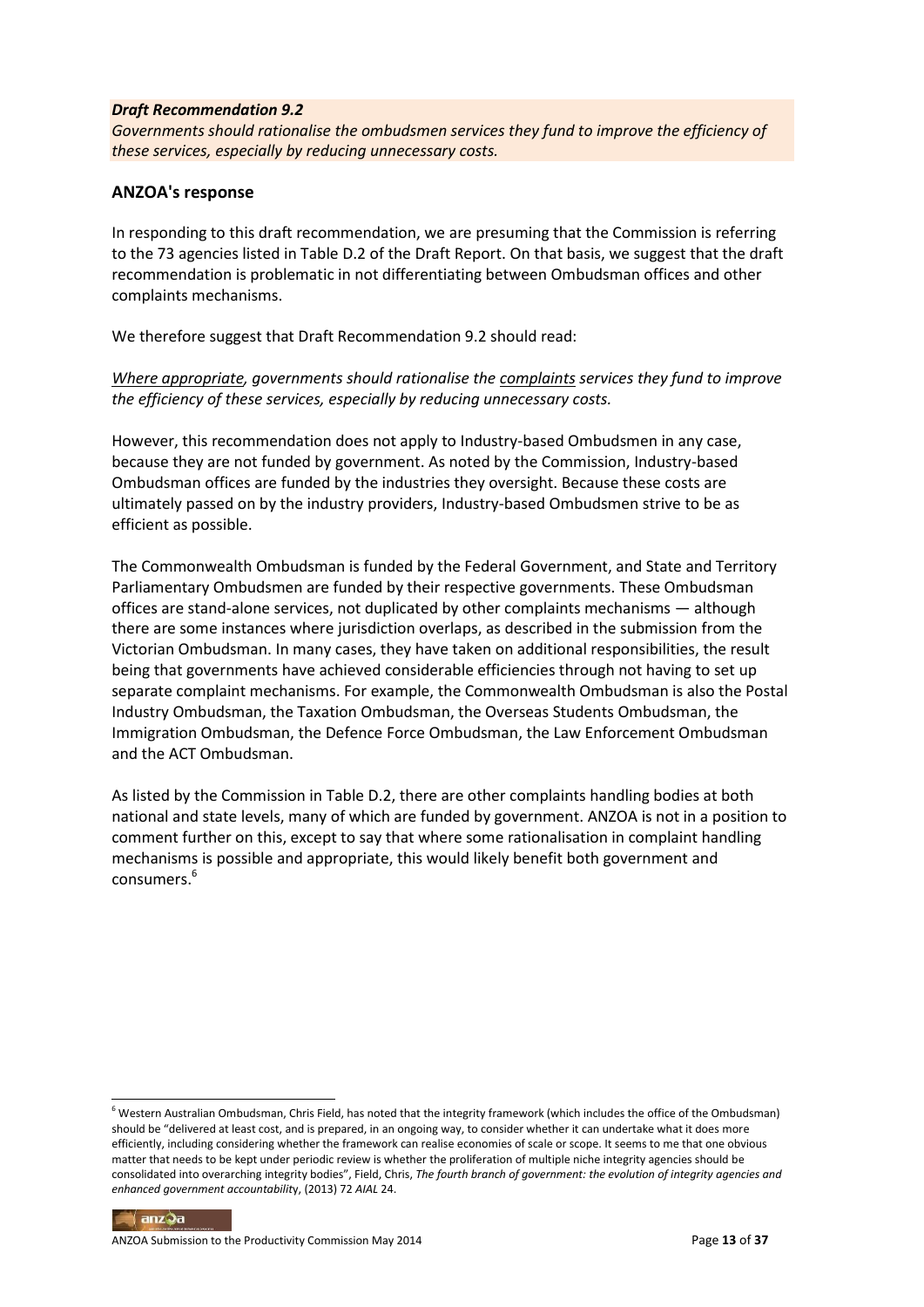#### *Draft Recommendation 9.3*

*In order to promote the effectiveness of government ombudsmen:* 

- *government agencies should be required to contribute to the cost of complaints lodged against them*
- *ombudsmen should report annually any systemic issues they have identified that lead to unnecessary disputes with government agencies, and how those agencies have responded*
- *government ombudsmen should be subject to performance benchmarking.*

#### **ANZOA's responses**

*In order to promote the effectiveness of government ombudsmen:* 

 *government agencies should be required to contribute to the cost of complaints lodged against them*

ANZOA's initial observation is that whether government agencies should be required to contribute to the cost of complaints would be a matter of policy for relevant governments, rather than for Parliamentary Ombudsmen themselves, although Parliamentary Ombudsmen would need to be part of any review. We also note the range of incentives which currently operate in relation to the resolution and prevention of complaints by government agencies.

On the one hand, if government agencies were to contribute to the cost of complaints lodged against them — reflecting the practice of Industry-based Ombudsmen — there may be greater incentives for them to resolve complaints at the earliest opportunity. On the other hand, a costrecovery model would impose additional costs (in terms of establishment and administration) on the existing budgetary processes, and those processes would need to continue unless government agencies were to contribute the entire budget of Parliamentary Ombudsmen.

Consideration would also need to be given to whether the funding model would be on a percomplaint basis or an escalated basis, and whether cost-recovery would be limited to major agencies. We note the Commission's assessment in the Draft Report that ''it would likely prove cumbersome to impose a fee for every complaint, [and] a fee could be imposed on agencies that attract complaints above a pre-determined threshold'' (page 292).

A model for agency contribution may also result in inappropriate fluctuations in income streams from year to year.<sup>7</sup>

*In order to promote the effectiveness of government ombudsmen:* 

 *ombudsmen should report annually any systemic issues they have identified that lead to unnecessary disputes with government agencies, and how those agencies have responded.*

ANZOA notes the recommendation in the Draft Report that Parliamentary Ombudsmen should report any systemic issues they have identified that lead to unnecessary disputes with government agencies, as well as how those agencies have responded. We are aware that Parliamentary Ombudsmen currently undertake extensive reporting of systemic issues, Ombudsman action in relation to those systemic issues, and government agency responses, in their annual reports to Parliament, in their reports of major own-motion investigations (which may arise from systemic issues identified in complaints) and in a range of other published forms, including on websites and in newsletters.

[http://www.theioi.org/downloads/6urpv/Wellington%20Conference\\_54.%20Working%20Session%20L\\_Peter%20Tyndall%20Paper.pdf](http://www.theioi.org/downloads/6urpv/Wellington%20Conference_54.%20Working%20Session%20L_Peter%20Tyndall%20Paper.pdf) anzQa

<sup>&</sup>lt;sup>7</sup> "Schemes which rely heavily on a pay per complaint model can have great difficulties in workforce planning as income streams are not predictable" in Tyndall, Peter, *The Ombudsman and the Changing Face of Public Services*, paper presented at the International Ombudsman Institute Wellington Conference, November 2012, page 4, available at (accessed May 2014):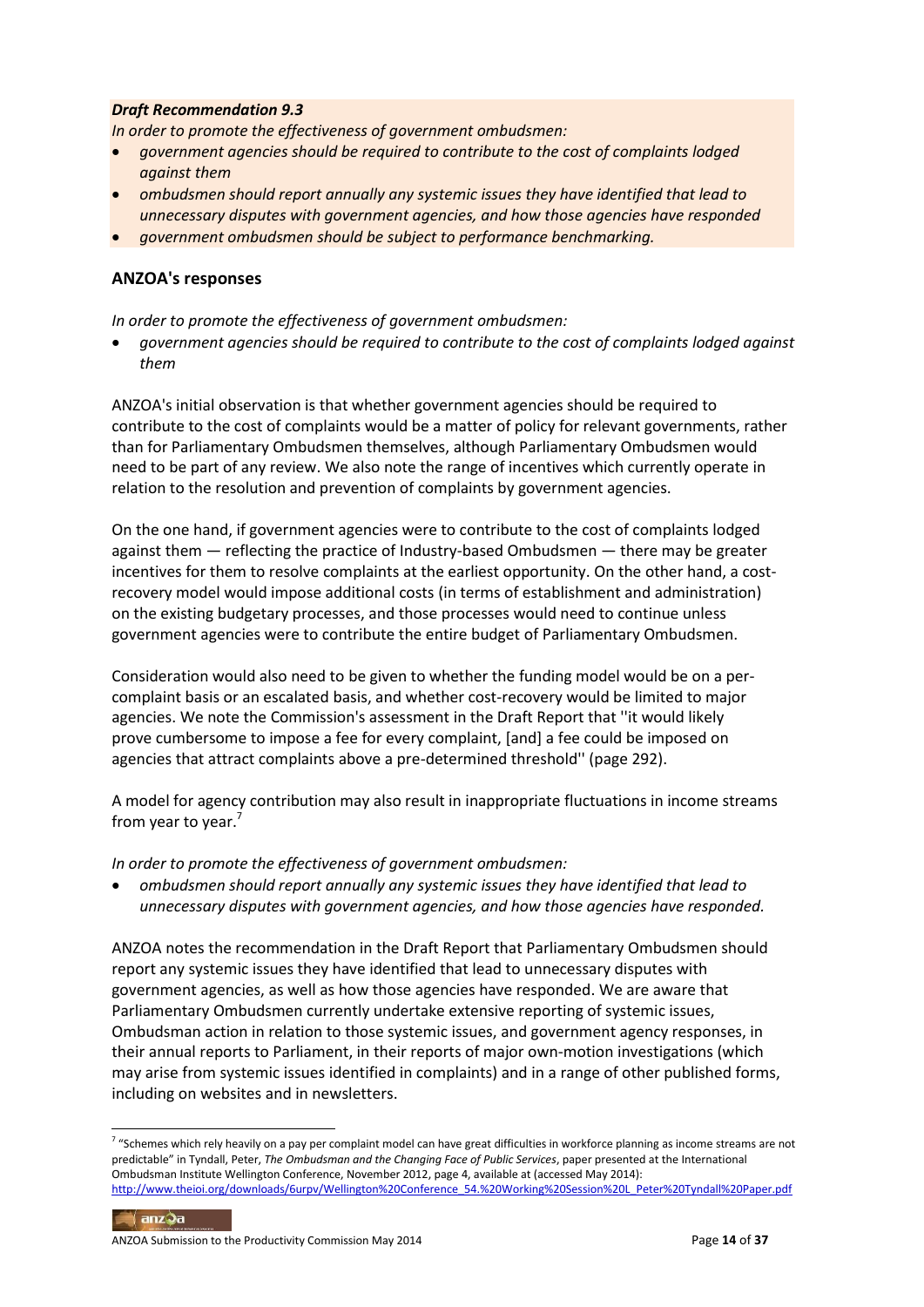*In order to promote the effectiveness of government ombudsmen:* 

*government ombudsmen should be subject to performance benchmarking.*

ANZOA agrees that it is important for Parliamentary Ombudsmen to undertake performance benchmarking. We are aware that Parliamentary Ombudsmen currently have a range of Key Performance Indicator (KPI) requirements which are publically reported. These benchmarks are generally subject to oversight from offices of the Auditor-General and Parliament and can currently be used for performance benchmarking. We suggest that there may be an opportunity to develop further indicators, and further standardisation of relevant indicators, to assist performance benchmarking.

#### *Draft Recommendation 9.4*

*Governments should review funding for ombudsmen and complaints bodies to ensure that, where government funding is provided, it is appropriate. The review should also consider if some kind of industry payment would also be warranted in particular cases.*

#### **ANZOA's response**

ANZOA's initial observation is that whether a review of funding for Parliamentary Ombudsmen and other complaints bodies should be conducted will be a matter of policy for relevant governments, rather than for Parliamentary Ombudsmen themselves. However, Parliamentary Ombudsmen would clearly need to be part of any review.

## **Chapter 5: Understanding and navigating the system**

#### *Draft recommendation 5.1*

*All states and territories should rationalise existing services to establish a widely recognised single contact point for legal assistance and referral. The service should be responsible for providing telephone and web-based legal information, and should have the capacity to provide basic advice for more straightforward matters and to refer clients to other appropriate legal services. The LawAccess model in NSW provides a working template.* 

*Single-entry point information and referral services should be funded by state and territory governments in partnership with the Commonwealth. The legal professions in each state and territory should also contribute to the development of these services. Efforts should be made to reduce costs by encouraging greater co-operation between jurisdictions.*

#### **ANZOA's response**

ANZOA supports steps to make justice accessible to all in the community.

For most Ombudsmen, their title suggests their role. For example, Energy and Water Ombudsmen deal with energy and water complaints, and the vast majority of complaints made to those offices around Australia are about energy and water issues within the office's jurisdiction.

That said, referral of out-of-jurisdiction matters is an established part of the role of all Ombudsman offices. Where someone contacts an Ombudsman office and the office cannot assist, the person is provided with detailed contact information for an appropriate dispute resolution service — be that another Ombudsman, Fair Trading or Consumer Affairs, a tribunal or court, or another body. Where the person has rung an Ombudsman's office, in many cases their call is transferred directly to the appropriate agency. The offices of ANZOA members regularly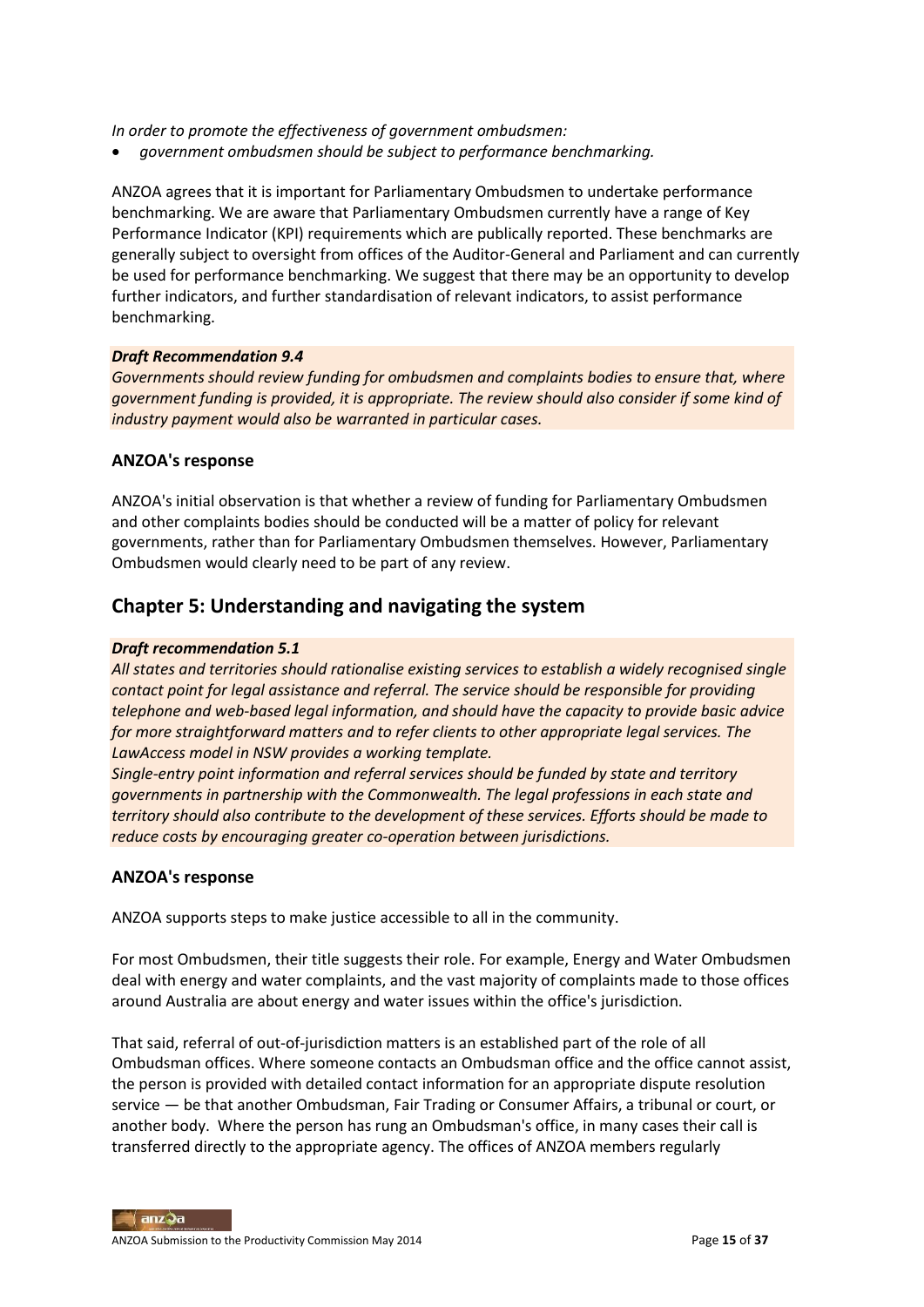collaborate on opportunities to provide a more streamlined experience to the public, and considerable potential exists for further collaboration.

Creation of a stand-alone service promoted as a single point of entry will not automatically improve access to justice. On the contrary, it may represent an extra step for an already frustrated citizen/consumer before their complaint can be progressed — increasing the risk of 'run-around' and 'customer fatigue', with the effect that people drop out of the dispute resolution process before their complaint can be addressed.

Noting the emphasis in this recommendation on 'legal assistance and referral', ANZOA observes (from the experience of our members) that many people don't think of their complaint as a 'legal' issue. For example, we doubt that someone complaining about a credit default listing, a high bill, disconnection of energy supply or bank charges would be thinking 'legal'. For this reason, a 'legal assistance and referral' service may not immediately come to consumers' minds as a logical referral point.

ANZOA suggests that, rather than investing in a single entry point and adding another layer to the dispute resolution process, it may be better to invest in promotion of existing dispute resolution services and in resources that the staff of those services can use to refer consumers to other bodies where required. This may be a more economical and more effective way of promoting access to justice.

That is not to say that there are no opportunities to streamline access to existing services. For instance, the Victorian Ombudsman and the Independent Broad-based Anti-corruption Commission, which regularly refer complaints to each other, have recently established a shared reception area. Further opportunities are best considered on a jurisdiction-by-jurisdiction basis through consultation between the key agencies concerned.

## **Chapter 24: Data and Evaluation**

#### *Draft Recommendation 24.1*

*All governments should work together and with the legal services sector as a whole to develop and implement reforms to collect and report data (the detail of which is outlined in this report). To maximise the usefulness of legal services data sets, reform in the collection and reporting of data should be implemented through:* 

- *adopting common definitions, measures and collection protocols*
- *linking databases and investing in de-identification of new data sets*
- *developing, where practicable, outcomes based data standards as a better measure of service effectiveness.*

#### **ANZOA's response**

ANZOA supports the Commission's intention, reflected in this draft recommendation, to improve the quality of data about access to justice in Australia.

We note the matters outlined in Appendix J, *Building the evidence ba*s*e*, concerning Ombudsmen, including that data be collected by all Ombudsman offices about:

- types of disputes
- **•** timeliness of services
- cost of services (including segregating complaint handling costs from the costs of other functions).

anzQa ANZOA Submission to the Productivity Commission May 2014 **Page 16** of **37 Page 16** of **37**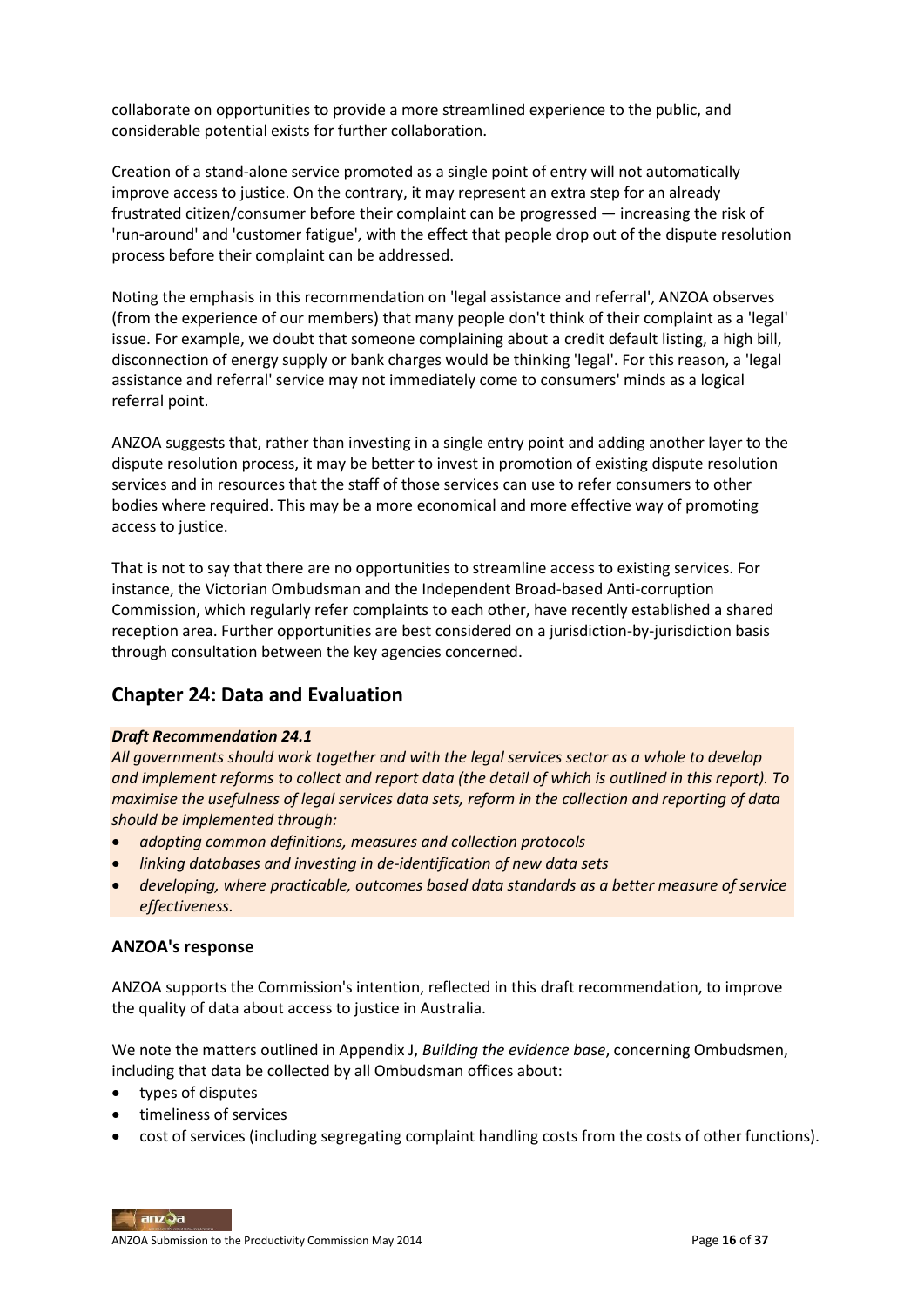We suggest that this data set could be expanded to include data about matters such as:

- citizen/consumer satisfaction with services (using a common measurement tool)
- awareness of Ombudsman services.

#### *Information Request 24.1*

*The Commission seeks feedback on where a data clearinghouse for data on legal services should be located. Such a clearinghouse needs to be able to coordinate data collection from multiple civil justice stakeholders and disseminate the information in a timely fashion. It should also have some expertise in linking, using and presenting data, especially administrative data. Ideally, the clearinghouse should also have experience in liaising with legal service providers and different levels of government have an understanding of the operation of the civil justice system and understand the principles behind benchmarking.*

#### **ANZOA's response**

ANZOA recognises the value of aggregated data, but suggests that (at least in the first instance) collection and aggregation of data about different justice sectors is likely to more accurate and effective if it is carried out by the peak bodies within those sectors. For example, for Ombudsman services it may be more appropriate for ANZOA to work with each Ombudsman office to establish common data sets and collect information — for the dual purposes of benchmarking among Ombudsman offices and as a contribution to a broader justice sector initiative.

This approach is likely to be more effective than creating a substantial new organisation, which would be unlikely to have a nuanced understanding of the services offered in each justice sector or sector relationships well-developed enough to undertake such work effectively.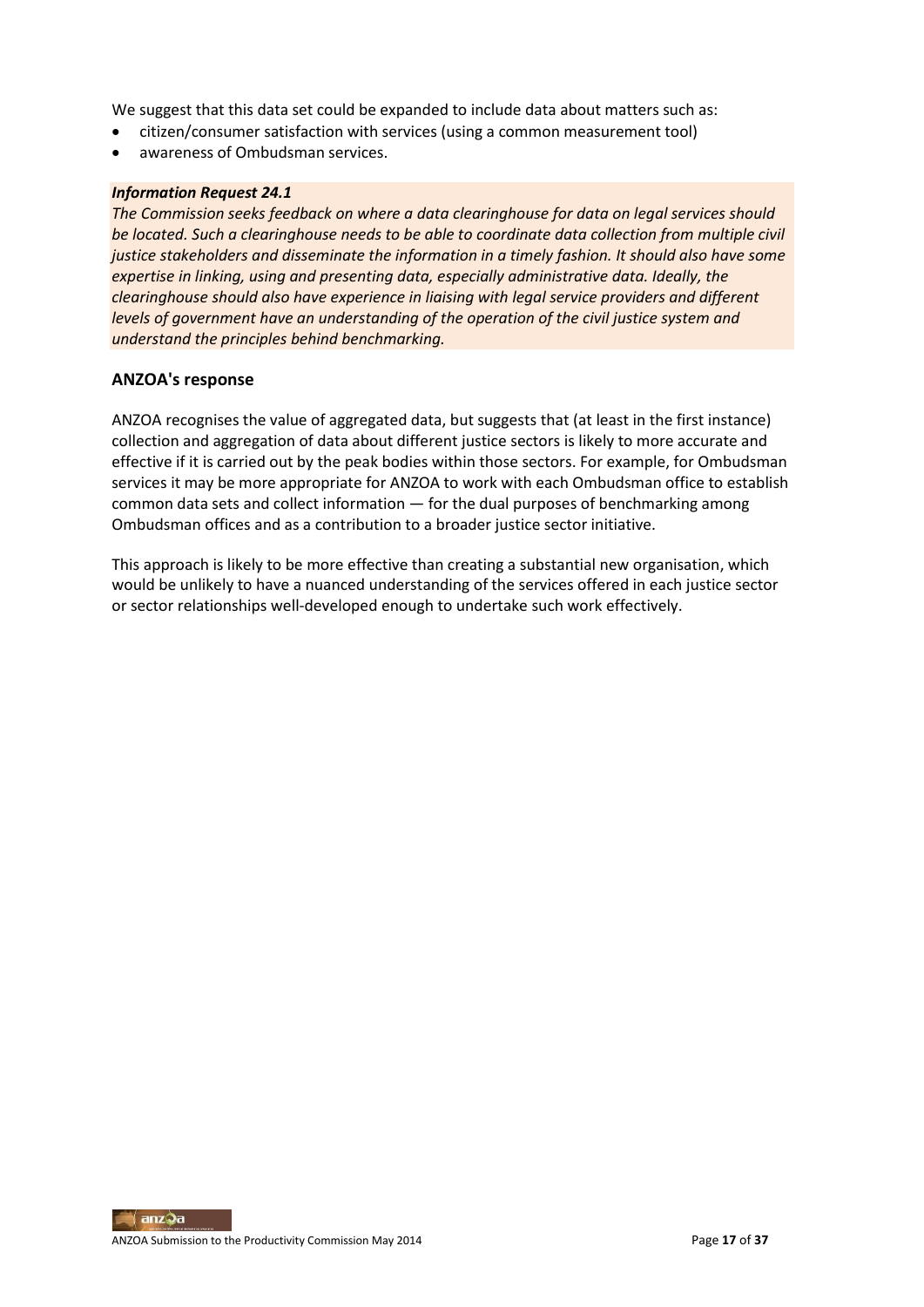Attachment 1

## **BENCHMARKS**

**for**

## **INDUSTRY-BASED**

## **CUSTOMER DISPUTE RESOLUTION SCHEMES**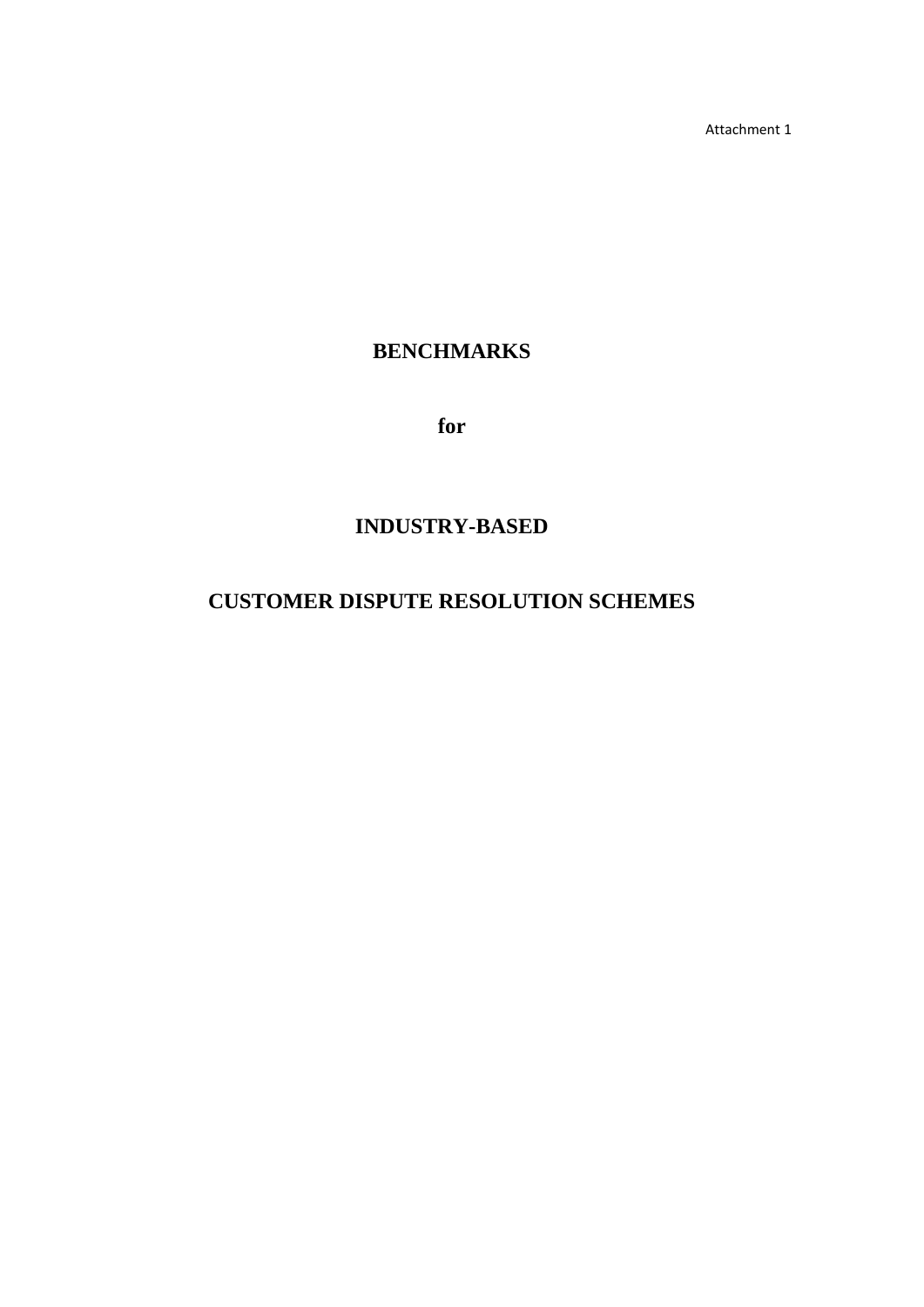This publication may be freely reproduced provided suitable acknowledgment is made. Copies of this publication may be obtained from the Consumer Affairs Division, Department of Industry, Science and Tourism at the following address.

GPO Box 9839 Canberra City ACT 2601.<br>Ph: (06) 250 6972 Ph: (06) 250 6972<br>Fax: (06) 273 1992 (06) 273 1992 Email: consumer.affairs@dist.gov.au Internet: www@dist.gov.au/consumer/fbcahome.html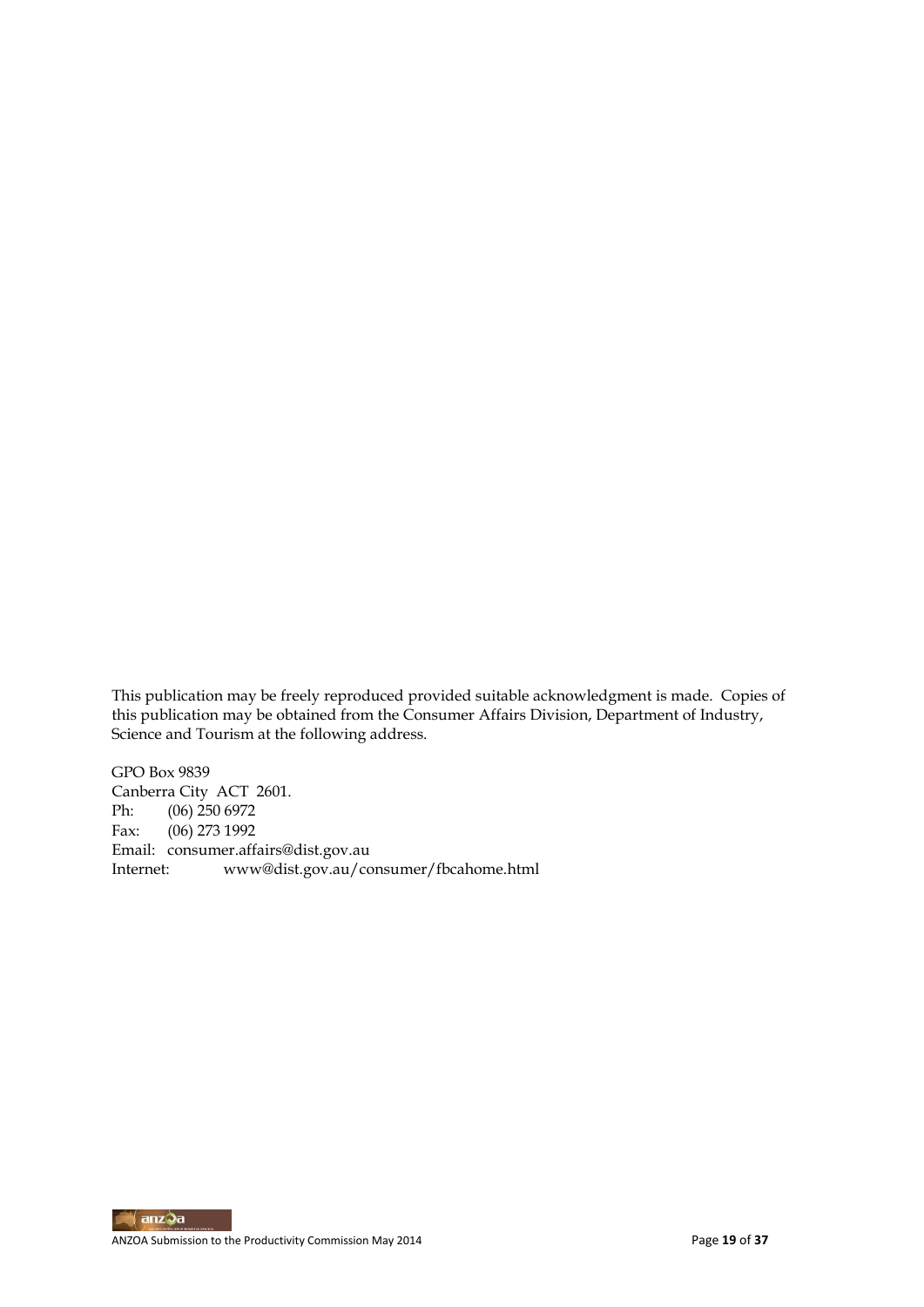### **Minister for Customs and Consumer Affairs**

I am pleased to release the Benchmarks for Industry-Based Customer Dispute Resolution Schemes.

One of the issues which I consider a priority as Minister with responsibility for consumer affairs is that of alternative dispute resolution.

It makes good business sense to have a system for dealing with customer complaints. A dissatisfied customer is not a good advertisement for any business. While a company should try to resolve complaints with its customers, there are some situations where this is not possible. Subscribing to a dispute scheme, which can deal with unresolved complaints, is an equally important part of dealing with customer concerns.

Dispute schemes also serve as an alternative to the court system. The Government and the courts have recognised that costs and delays have reduced access to the court system by the average consumer. Where possible the courts are using alternative dispute resolution within the court system itself. There is also a place for alternative dispute resolution outside the court system.

Dispute schemes have therefore fulfilled a need for cost-free, accessible and effective resolution of disputes.

We have been fortunate in Australia that many industries have taken the initiative to develop dispute schemes. There are a variety of schemes which have allowed us to form views as to the advantages of different scheme structures.

The Benchmarks have been developed with the assistance of dispute schemes, consumer groups, government and regulatory authorities. Public consultation has been extensive, with the final Benchmarks reflecting a balance of views from all parties. I would like to thank those people who contributed to these consultations.

The Benchmarks are not mandatory and have drawn on existing dispute schemes to highlight the desirable elements of a good scheme.

Although the Benchmarks are not mandatory, I encourage industries with schemes to play close attention to them and to assess whether their existing or proposed scheme meets each benchmark. I also encourage those industries which are considering introducing dispute schemes to use the benchmarks to guide the creation of a good scheme.

There is scope for present schemes to continue to evolve and to work more closely with each other in meeting customer needs. I am confident the Benchmarks will play their part in informing further discussion and work in these areas.

I wish to express my appreciation for the contribution of the members of the Working Group in preparing the benchmarks. I look forward to the continued development of effective avenues of dispute resolution for consumers.

CHRIS ELLISON Senator for Western Australia

August 1997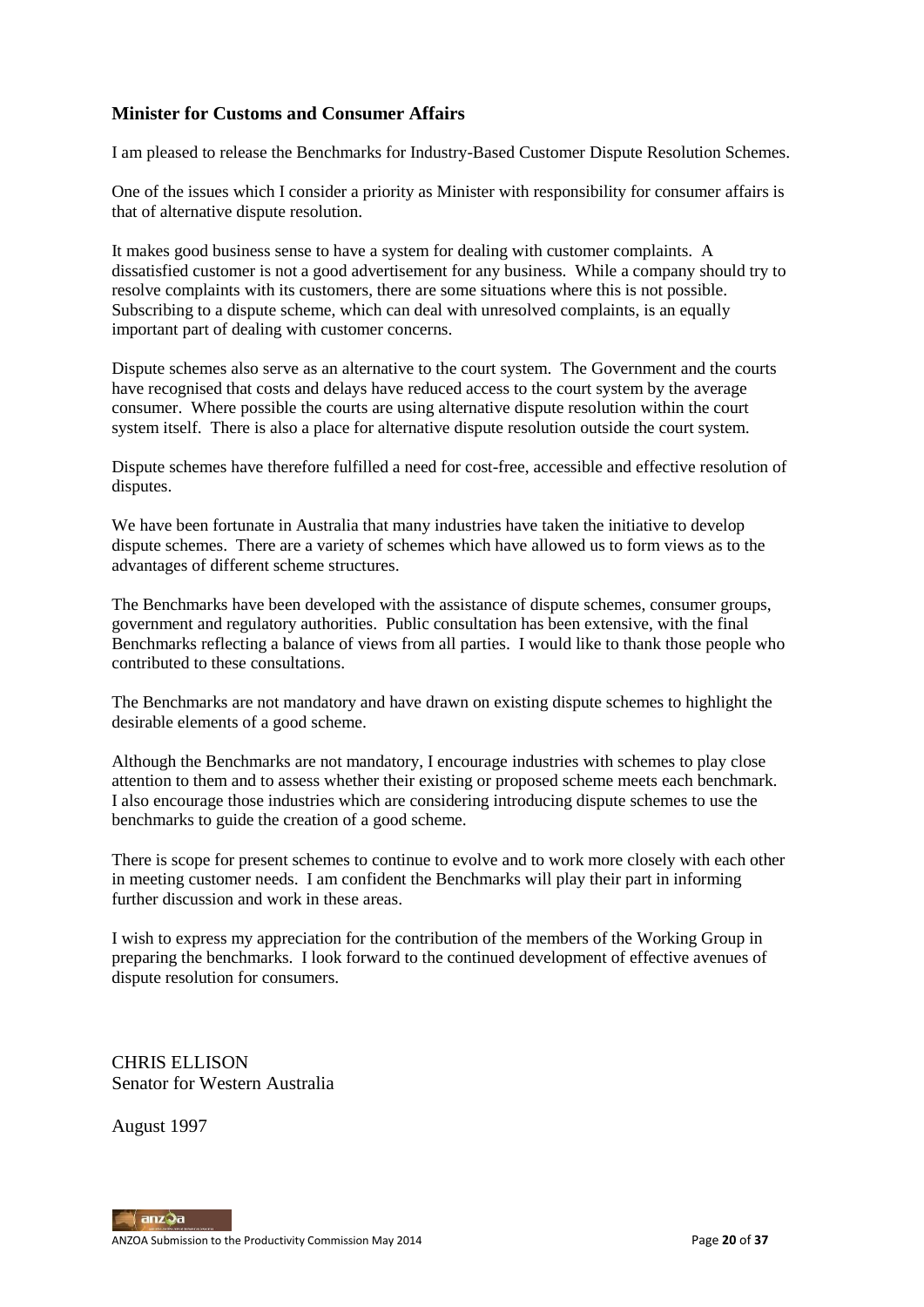## **TABLE OF CONTENTS**

**Preface**

**The Principles**

**Benchmark 1 - Accessibility**

**Benchmark 2 - Independence**

**Benchmark 3 - Fairness**

**Benchmark 4 - Accountability**

**Benchmark 5 - Efficiency**

**Benchmark 6 - Effectiveness**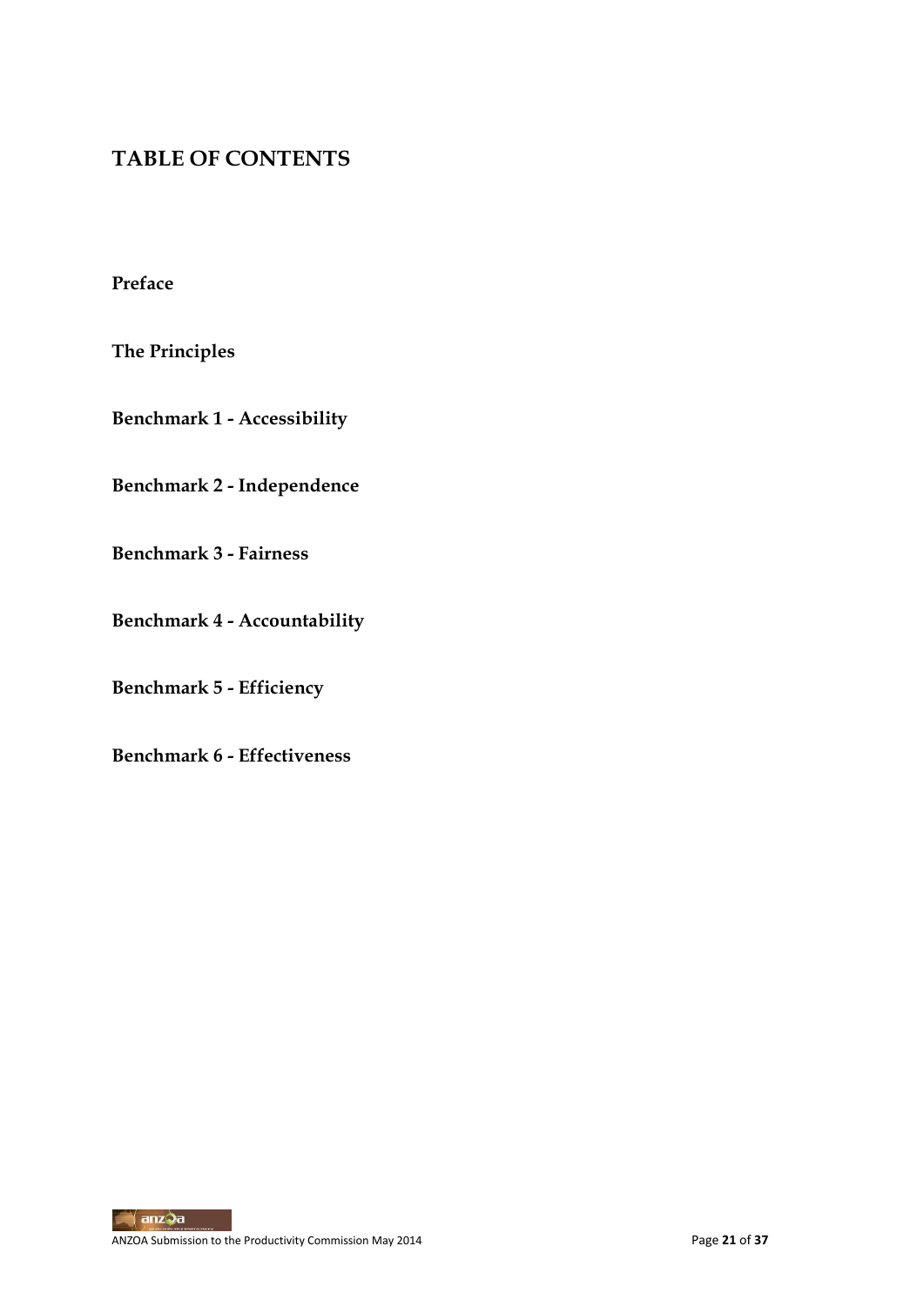## **PREFACE**

Since 1990 various dispute resolution schemes have been set up by industry seeking to provide a cost-free, effective and relatively quick means of resolving complaints about the products or services provided by an industry. Customer dispute schemes of this type play a vital role as an alternative to expensive legal action for both consumers and industry.

The emergence of customer dispute schemes is also due in part to the increasing recognition of the value of effective industry self-regulation. Such schemes enable industry to ascertain the problems faced by their customers and take steps to rectify them, negating the need for government intervention.

#### *Good Business Practice*

Customer dispute schemes also make good business sense. They result in improved business practices and the creation of better quality goods and services for customers.

In order to encourage and support the development of customer dispute schemes the government has facilitated the development of a set of benchmarks to guide industry in developing and improving such schemes.

The benchmarks have been developed to apply primarily to nationally-based customer dispute schemes set up under the auspices of an industry. Such schemes currently exist in relation to banking, telecommunications and insurance. However, many of the principles that they represent may be capable of applying to State or Territory based industry schemes or non-industry schemes.

#### *Flexibility*

The benchmarks are constituted by key practices which it is hoped many schemes will adopt. However, it is recognised that some key practices in the benchmarks may not be applicable to the smaller sectors of industry or those sectors where there are few complaints. Every key practice does not have to be adopted by each industry sector. Industries should consider the applicability of each of the key practices to their sector taking in to account the industry's size, resources and complaint history. However, where possible, the use of these benchmarks by all customer dispute schemes is encouraged.

Some existing schemes hear complaints involving individual consumers while others allow small business to access their scheme. The benchmarks have been drafted primarily with a focus on individual consumers as users of the schemes. However, where the terms of reference of a scheme allow access to it by other entities, the benchmarks are still capable of applying to such schemes.

Most of the customer dispute resolution schemes to date have been set up in the financial services sector or the telecommunications sector. However, there are some sectors, such as the legal profession, which do not traditionally recognise themselves as an industry and which may have customer dispute resolution schemes set up independently of statute. The benchmarks are capable of applying to dispute resolution schemes in these professions as well.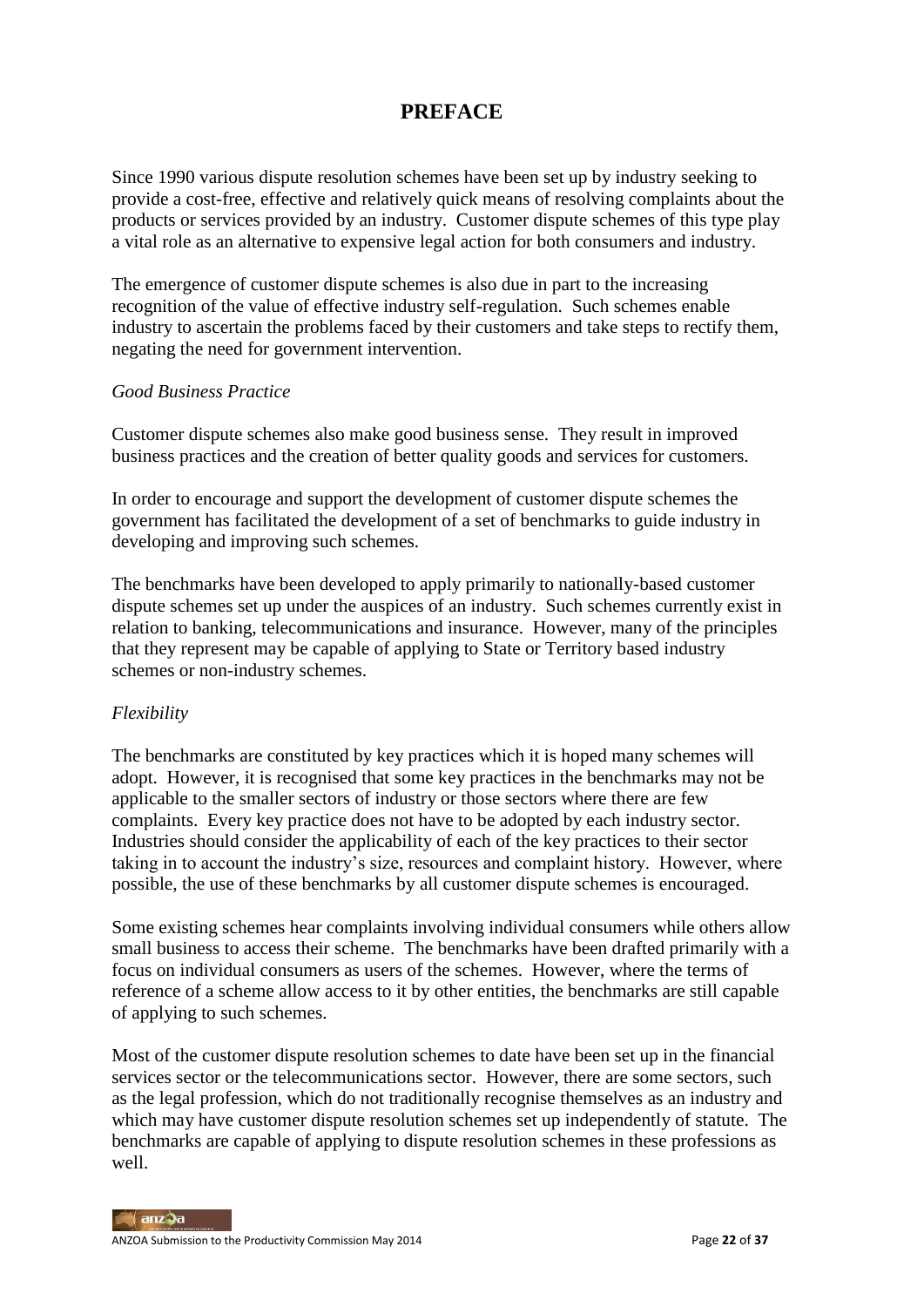The benchmarks have a three-fold purpose. They are meant to act as a guide to good practice for those industry sectors which intend setting up a scheme to resolve disputes between their industry members and individual consumers of their goods or services. For existing schemes they will provide objective guidance on the practices to aim for in the operation of such schemes. They will also serve as a guide for consumers in giving them some idea of what they should expect from such schemes.

#### *Voluntary Guidelines*

The benchmarks do not have the force of law and are intended to be a guide to stakeholders - but adherence to them by the schemes will be a clear demonstration of their commitment to good practice.

The benchmarks have been drafted by a Working Group chaired by the Federal Bureau of Consumer Affairs and including representatives of the current major schemes - the Life Insurance Complaints Service, the Australian Banking Industry Ombudsman, the Telecommunications Industry Ombudsman and the General Insurance Enquiries and Complaints Scheme, as well as representatives of the Consumers' Federation of Australia, the Australian Competition and Consumer Commission, the Business Council of Australia and the Australian Chamber of Commerce and Industry. In drafting the benchmarks, the Working Group undertook extensive consultation with existing schemes and business and consumer groups.

## *Emphasis on Alternative Dispute Resolution*

The schemes set up under these benchmarks will reflect an informal and inquisitorial style of dispute resolution rather than a formal and adversarial style. Thus overly prescriptive practices have been avoided and early resolution of disputes by consensus has been emphasised.

It is expected that in implementing and interpreting these benchmarks, both industry and consumers will not take an overly legalistic approach to them. The benchmarks should be approached in a spirit of seeking resolution by consensus as far as possible at an early stage to reduce costs, increase productivity and build better relationships between the parties. This is the essence of alternative dispute resolution.

#### *Emphasis on Early Resolution at the Company Level*

Customer dispute schemes do not obviate the need for each business to have its own mechanisms for dealing with complaints made by its customers. It is desirable to have a complaint resolved as early as possible after it has been made. It is only when resolution is not possible at the company level that the scheme should be utilised.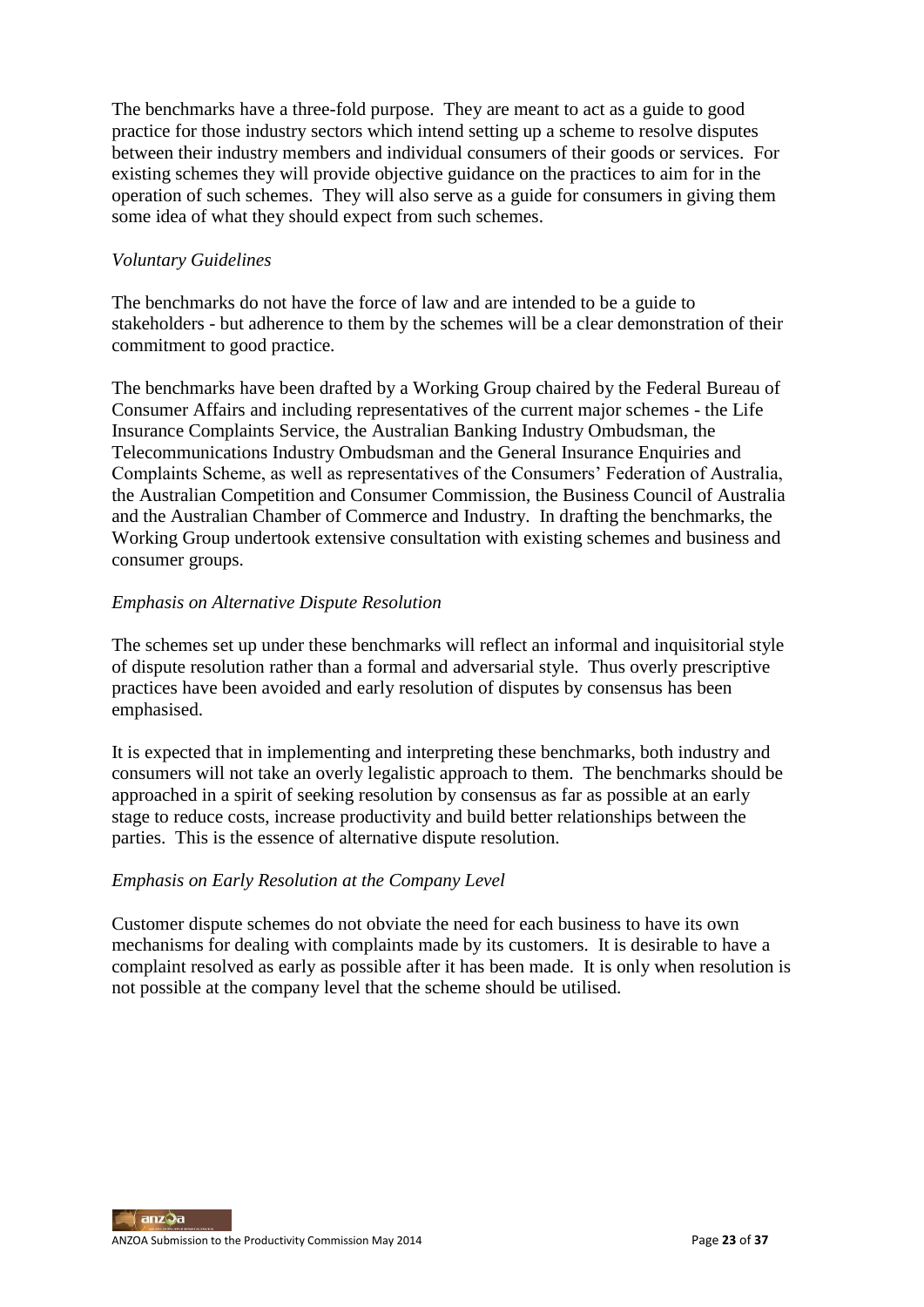#### *Further Assistance*

For information about existing schemes and how they have incorporated some of the key practices in these benchmarks you can contact the schemes themselves. Contact details are contained in the Directory of Consumer Dispute Resolution Schemes and Complaint Handling Organisations prepared by the Federal Bureau of Consumer Affairs. Copies may be obtained from:

The Director Consumer Education & Representation Section Consumer Affairs Division Department of Industry, Science and Tourism GPO Box 9839 Canberra City ACT 2601. Ph: (06) 250 6922 Fax: (06) 273 1992 Email: lgrant.dist.gov.au

If you would like advice on how these benchmarks might apply in other sectors or would like further copies of these benchmarks you can contact:

The Director Strategic Policy Section Consumer Affairs Division Department of Industry, Science and Tourism GPO Box 9839 Canberra City ACT 2601. Ph: (06) 250 6972 Fax: (06) 273 1992 Email: pclarke.dist.gov.au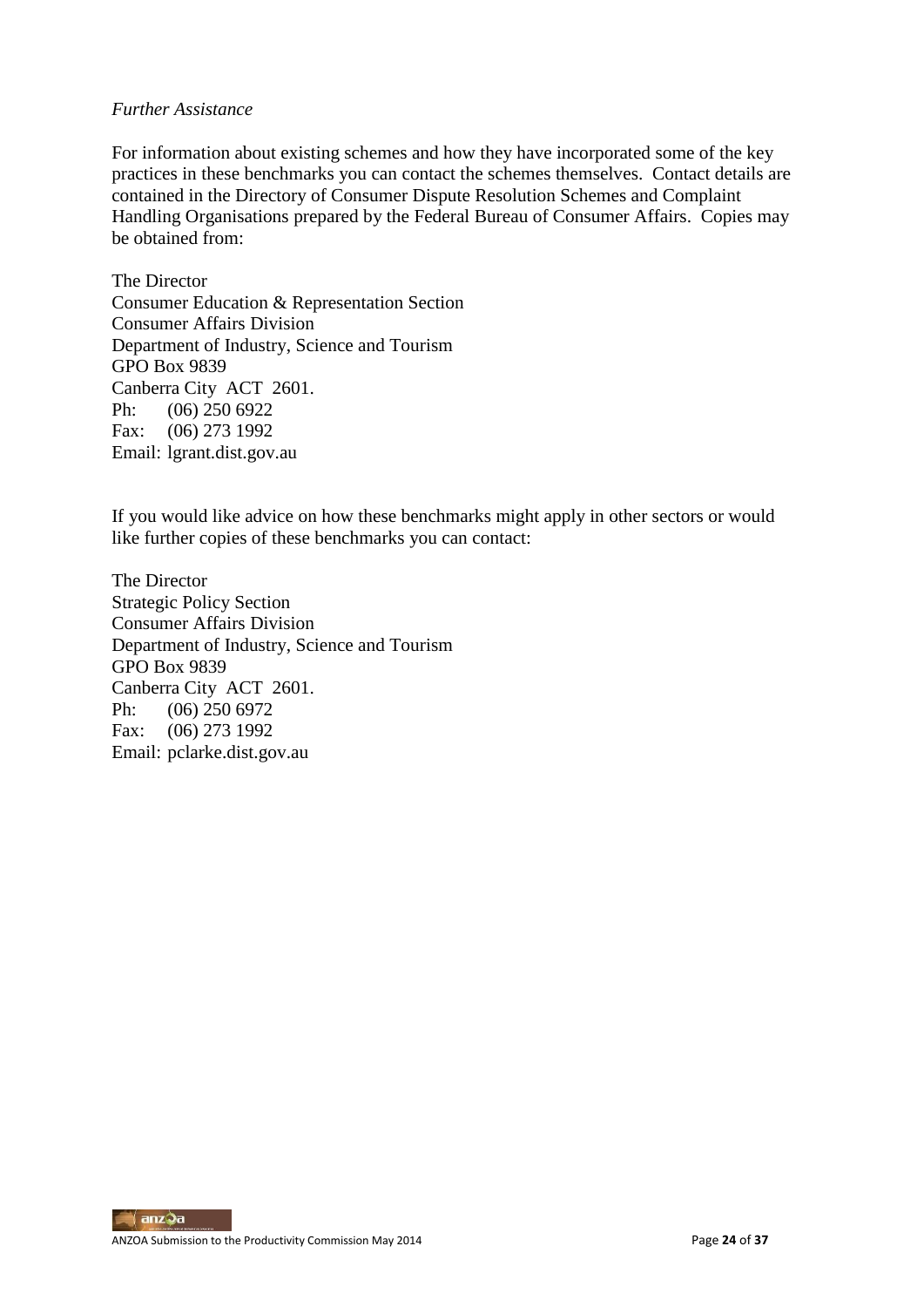### **THE BENCHMARKS AND THEIR UNDERLYING PRINCIPLES**

### **1. ACCESSIBILITY**

The scheme makes itself readily available to customers by promoting knowledge of its existence, being easy to use and having no cost barriers.

### **2. INDEPENDENCE**

The decision-making process and administration of the scheme are independent from scheme members.

### **3. FAIRNESS**

The scheme produces decisions which are fair and seen to be fair by observing the principles of procedural fairness, by making decisions on the information before it and by having specific criteria upon which its decisions are based.

#### **4. ACCOUNTABILITY**

The scheme publicly accounts for its operations by publishing its determinations and information about complaints and highlighting any systemic industry problems.

## **5. EFFICIENCY**

The scheme operates efficiently by keeping track of complaints, ensuring complaints are dealt with by the appropriate process or forum and regularly reviewing its performance.

#### **6. EFFECTIVENESS**

The scheme is effective by having appropriate and comprehensive terms of reference and periodic independent reviews of its performance.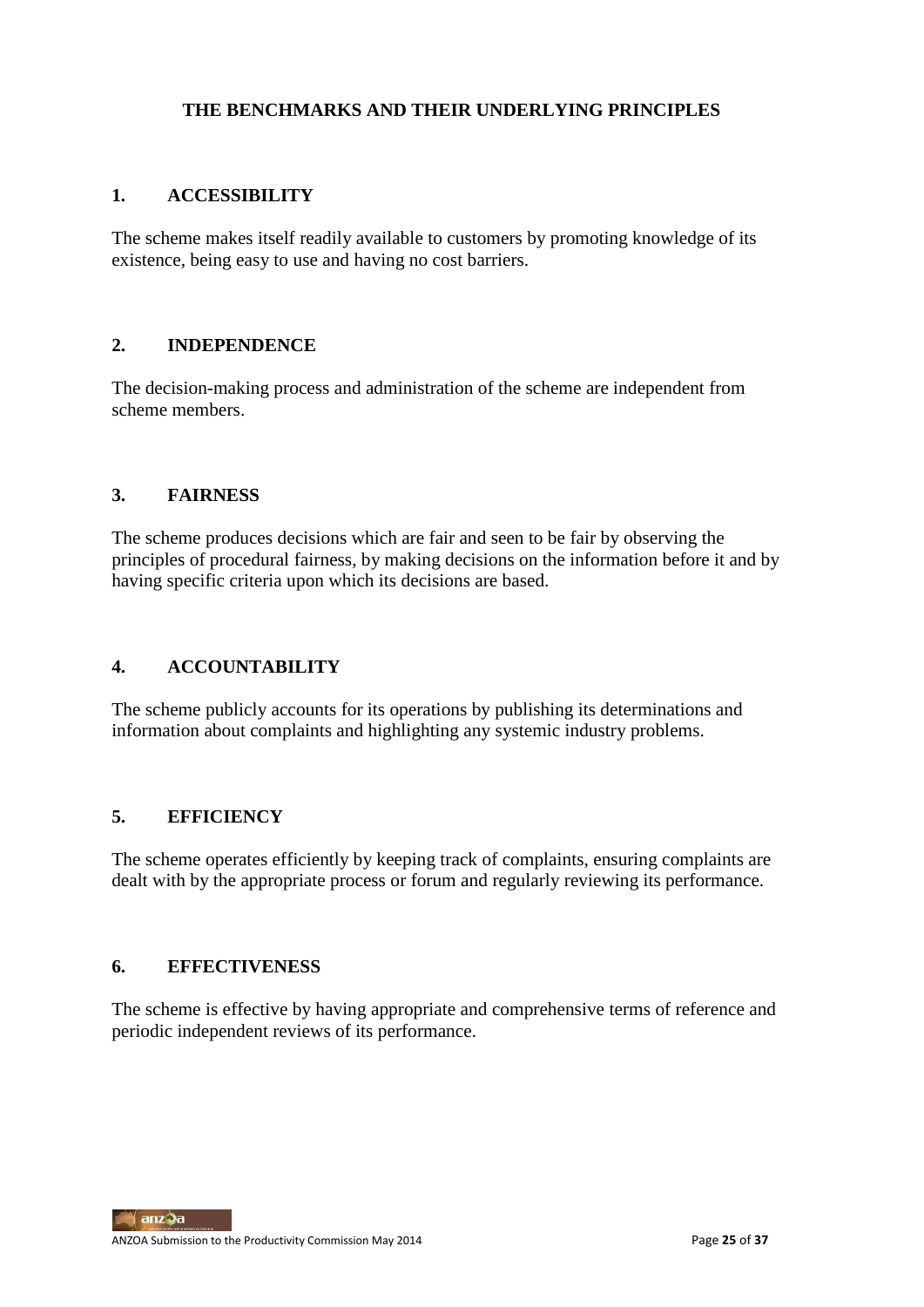## **BENCHMARK 1 - ACCESSIBILITY**

## **Principle**

The scheme makes itself readily available to customers by promoting knowledge of its existence, being easy to use and having no cost barriers.

### **Purpose**

To promote customer access to the scheme on an equitable basis.

### **Key Practices**

#### *Awareness/Promotion*

- 1.1.The scheme 1seeks to ensure that all customers of the relevant industry are aware of its existence.
- 1.2. The scheme promotes its existence in the media or by other means.
- 1.3. The scheme produces readily available material in simple terms explaining:
	- (a) how to access the scheme;
	- (b) how the scheme works;
	- (c) the major areas with which the scheme deals; and
	- (d) any restrictions on the scheme's powers.
- 1.4. The scheme requires scheme members<sup>2</sup> to inform their customers<sup>3</sup> about the scheme.<sup>4</sup>
- 1.5. The scheme ensures that information about its existence, procedures and scope is available to customers through scheme members:
	- (a) when a scheme member responds to a customer's complaint; and
	- (b) when customers are not satisfied in whole or in part with the outcome of the internal complaints mechanism of a scheme member, when the scheme member refuses to deal with a complaint, or when the time period within which the internal complaints mechanism<sup>5</sup> is expected to produce an outcome has expired, whichever first occurs.
- 1.6. The scheme promotes its existence in such a way as to be sensitive to disadvantaged customers or customers with special needs.

<sup>&</sup>lt;sup>1</sup> The 'scheme' refers to a dispute resolution scheme run by an industry to resolve complaints by customers about businesses within that industry. The type of scheme which is set up will differ according to the size and nature of the relevant industry.

<sup>&</sup>lt;sup>2</sup> 'Scheme members' refers to those businesses which participate in a customer dispute resolution scheme.

<sup>&</sup>lt;sup>3</sup> The term 'customer' is used to refer to consumers who purchase goods or services from scheme members.

<sup>&</sup>lt;sup>4</sup> This key practice relates to general promotion of the existence of the scheme by scheme members. The circumstances in which individual customers are required to be informed about the scheme is dealt with in key practice 1.5.

<sup>5</sup> An 'internal complaints mechanism' refers to the system set up within a business to handle complaints by its customers.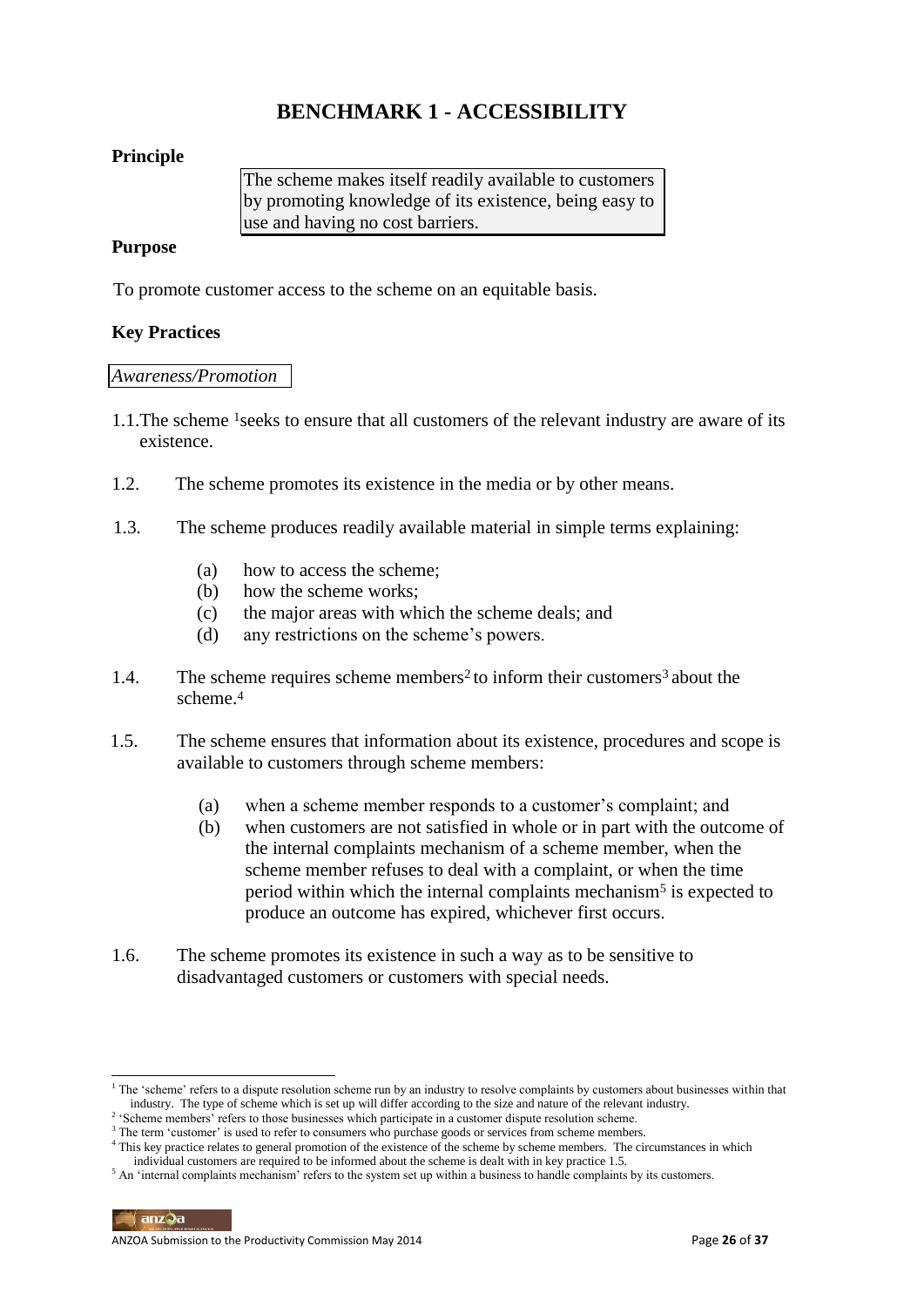*Access*

- 1.7. The scheme seeks to ensure nation-wide access to it by customers.<sup>6</sup>
- 1.8. The scheme provides appropriate facilities and assistance for disadvantaged complainants or those with special needs.
- 1.9. Complainants can make initial contact with the scheme orally or in writing but the complaint must ultimately be reduced to writing.<sup>7</sup>
- 1.10. The terms of reference of the scheme are expressed clearly.

*Cost*

1.11. Customers do not pay any application or other fee or charge before a complaint is dealt with by the scheme, or at any stage in the process.



- 1.12. The scheme's staff have the ability to handle customer complaints and are provided with adequate training in complaints handling.
- 1.13. The scheme's staff explain to complainants in simple terms:
	- (a) how the scheme works;
	- (b) the major areas it deals with;
	- (c) any restrictions on its powers; and
	- (d) the timelines applicable to each of the processes in the scheme.
- 1.14. The scheme's staff assist complainants to subsequently reduce a complaint to writing, where complainants need assistance to do so.

*Use*

- 1.15. The scheme's processes are simple for complainants to understand and easy to use.
- 1.16. The scheme provides for a complainant's case to be presented orally or in writing at the determination stage, at the discretion of the decision-maker.
- 1.17. The scheme provides for complainants to be supported by another person at any stage in the scheme's processes.

anzQa

<sup>-</sup><sup>6</sup> Maximising access to the scheme could include measures such as providing toll free telephone access for consumers/complainants.

 $<sup>7</sup>$  In most cases the staff of a scheme will help a complainant reduce a complaint to writing where the complainant requires assistance to</sup> do so.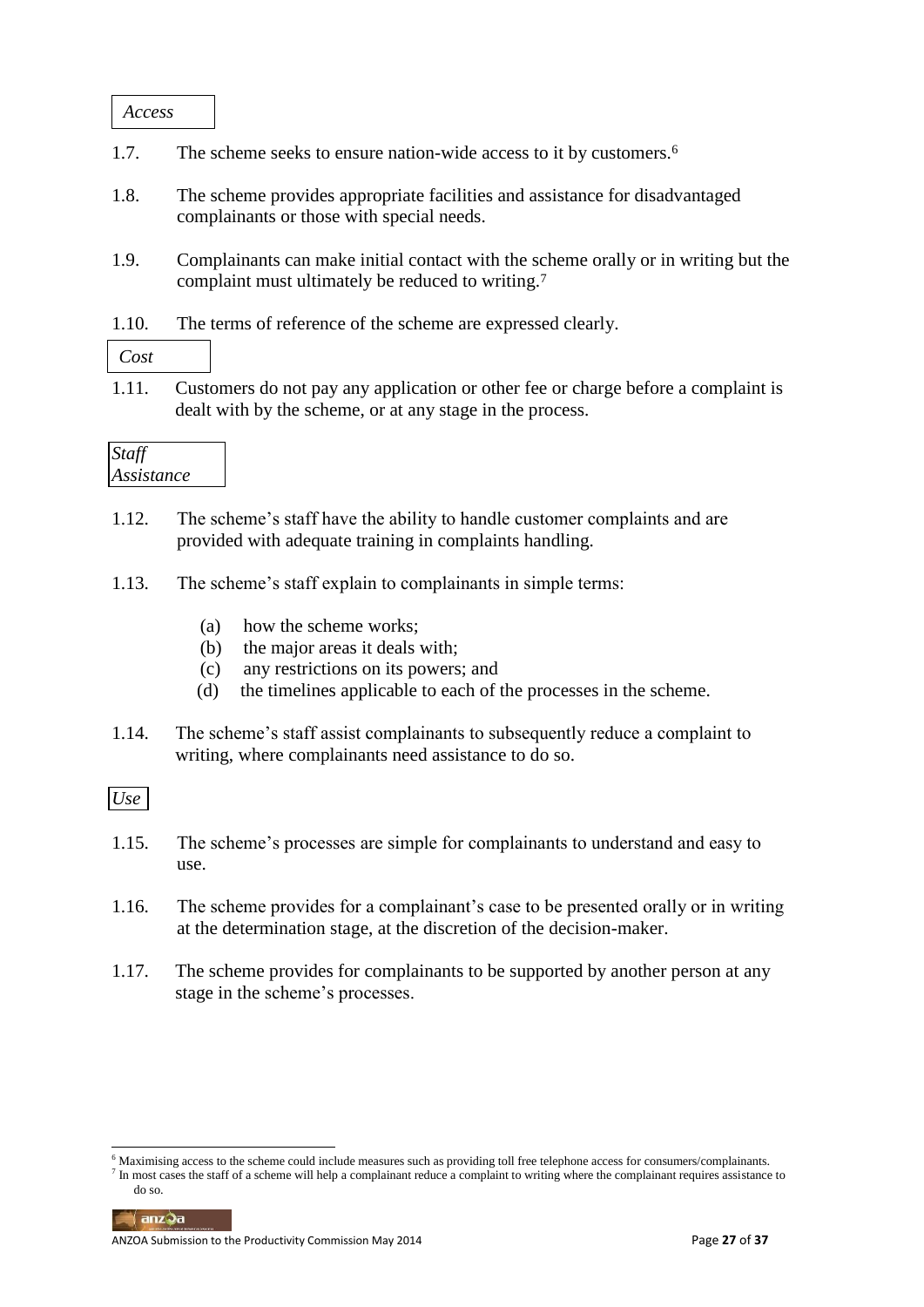#### *Non-adversarial Approach*

- 1.18. The scheme uses appropriate techniques including conciliation, mediation and negotiation in attempting to settle complaints.<sup>8</sup>
- 1.19. The scheme provides for informal proceedings which discourage a legalistic, adversarial approach at all stages in the scheme's processes.

### *Legal Representation*

- 1.20. The scheme discourages the use of legal representatives before the decisionmaker<sup>9</sup> except in special circumstances.
- 1.21. The scheme provides the opportunity for both parties to be legally represented where one party is so allowed.
- 1.22. The scheme provides for the scheme member to pay the legal costs of complainants where the scheme member is the first party to request to be legally represented and the decision-maker agrees to that request.

-

<sup>&</sup>lt;sup>8</sup> While the focus of the scheme is mainly on alternative dispute resolution, it also has the function of arbitrating disputes which cannot be resolved by alternative means. The alternative dispute resolution techniques listed here are used before arbitration is considered. Initially, customers are encouraged to discuss their complaint with the scheme member and use any internal complaints mechanism that is available. Schemes are then encouraged to attempt to settle complaints before they get to the decision-maker. The scheme does not have to use all of the listed alternative dispute resolution techniques nor in this particular order, but the ones cited in this key practice are recognised techniques.

 $9$  The 'decision-maker' refers to the individual, panel of individuals or other entity which is responsible for the final determination of complaints under a scheme.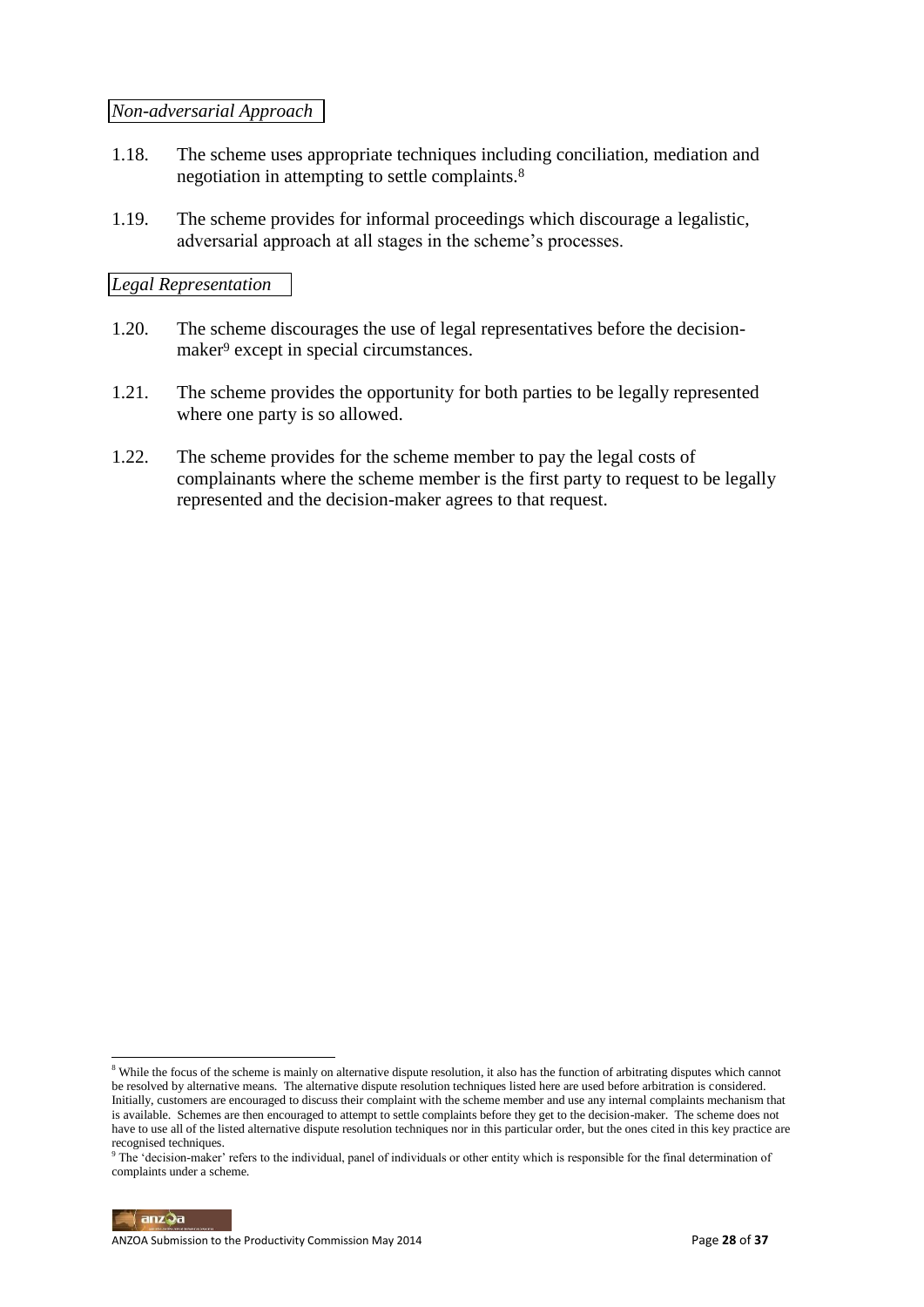## **BENCHMARK 2 - INDEPENDENCE**

## **Principle**

The decision-making process and administration of the scheme are independent from scheme members.

#### **Purpose**

To ensure that the processes and decisions of the scheme are objective and unbiased and are seen to be objective and unbiased.

## **Key Practices**

#### *The Decision-maker*

- 2.1. The scheme has a decision-maker who is responsible for the determination of complaints.
- 2.2 The decision-maker is appointed to the scheme for a fixed term.
- 2.3. The decision-maker is not selected directly by scheme members, and is not answerable to scheme members for determinations.<sup>10</sup>
- 2.4. The decision-maker has no relationship with the scheme members that fund or administer the scheme which would give rise to a perceived or actual conflict of interest.

-

2.5. The scheme's staff are not selected directly by scheme members, and are not answerable to scheme members for the operation of the scheme.

| Overseeing |  |
|------------|--|
| Entity     |  |

- 2.6. There is a separate entity set up formally to oversee the independence of the scheme's operation.<sup>11</sup> The entity has a balance of consumer, industry and, where relevant, other key stakeholder interests.
- 2.7. Representatives of consumer interests on the overseeing entity<sup>12</sup> are:

 $10$  Where the decision-maker consists, for example, of a panel of individuals, only the chair, or the individual who controls the decisionmaking process, is required to be independent of industry or consumer interests and be appointed by the entity which oversees the independence of a scheme's operation. Where the decision-maker consists of more than one individual, the chair ensures the independence of the decision-making. This allows for the relevant industry to be represented on the decision-making entity, as long as a balance between consumers and industry is maintained.

<sup>&</sup>lt;sup>11</sup> An example of an entity which formally oversees the independence of a scheme could be a council or other body usually consisting of an independent chair, consumer member or members, industry member or members and, where relevant, other stakeholder member or members. Smaller industry sectors or those with few complaints may not have the ability or need to devote large resources to setting up such an entity. Other types of overseeing entities are not precluded as long as they allow for the relevant independence or a balance of competing interests.

 $12$  Suitable consumer representatives can be ascertained by a number of methods, including the relevant consumer organisation providing a nominee, advertising for representatives, or the relevant consumer affairs agency or Minister responsible for consumer affairs nominating a representative. Suitable industry and other stakeholder representatives can be sought from the relevant industry association or stakeholder respectively.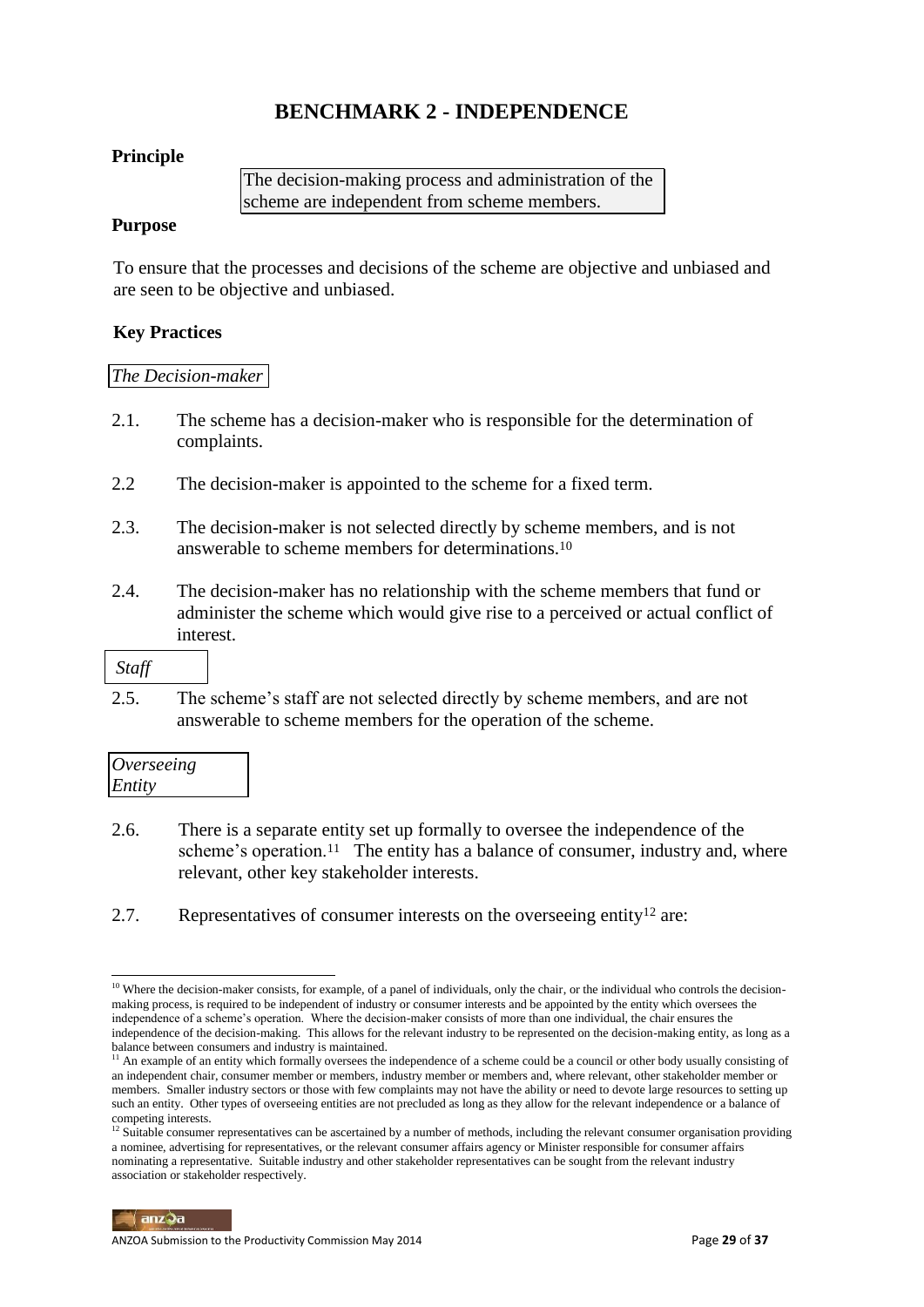- (a) capable of reflecting the viewpoints and concerns of consumers; and
- (b) persons in whom consumers and consumer organisations have confidence.
- 2.8. As a minimum the functions of the overseeing entity comprise:
	- (a) appointing or dismissing the decision-maker;
	- (b) recommending or approving the scheme's budget;
	- (c) receiving complaints about the operation of the scheme; $13$
	- (d) recommending and being consulted about any changes to the scheme's terms of reference;
	- (e) receiving regular reports about the operation of the scheme; and
	- (f) receiving information about, and taking appropriate action in relation to, systemic industry problems referred to it by the scheme.

## *Funding*

2.9. The scheme has sufficient funding to enable its caseload and other relevant functions necessary to fulfil its terms of reference to be handled in accordance with these benchmarks.

### *Terms of Reference*

2.10. Changes to the terms of reference are made in consultation with relevant stakeholders, including scheme members, industry and consumer organisations and government.

-

<sup>&</sup>lt;sup>13</sup> The receipt of complaints about the scheme's operation (by the entity which oversees the independence of a scheme's operation) does not extend to receiving appeals against the determinations of the decision-maker.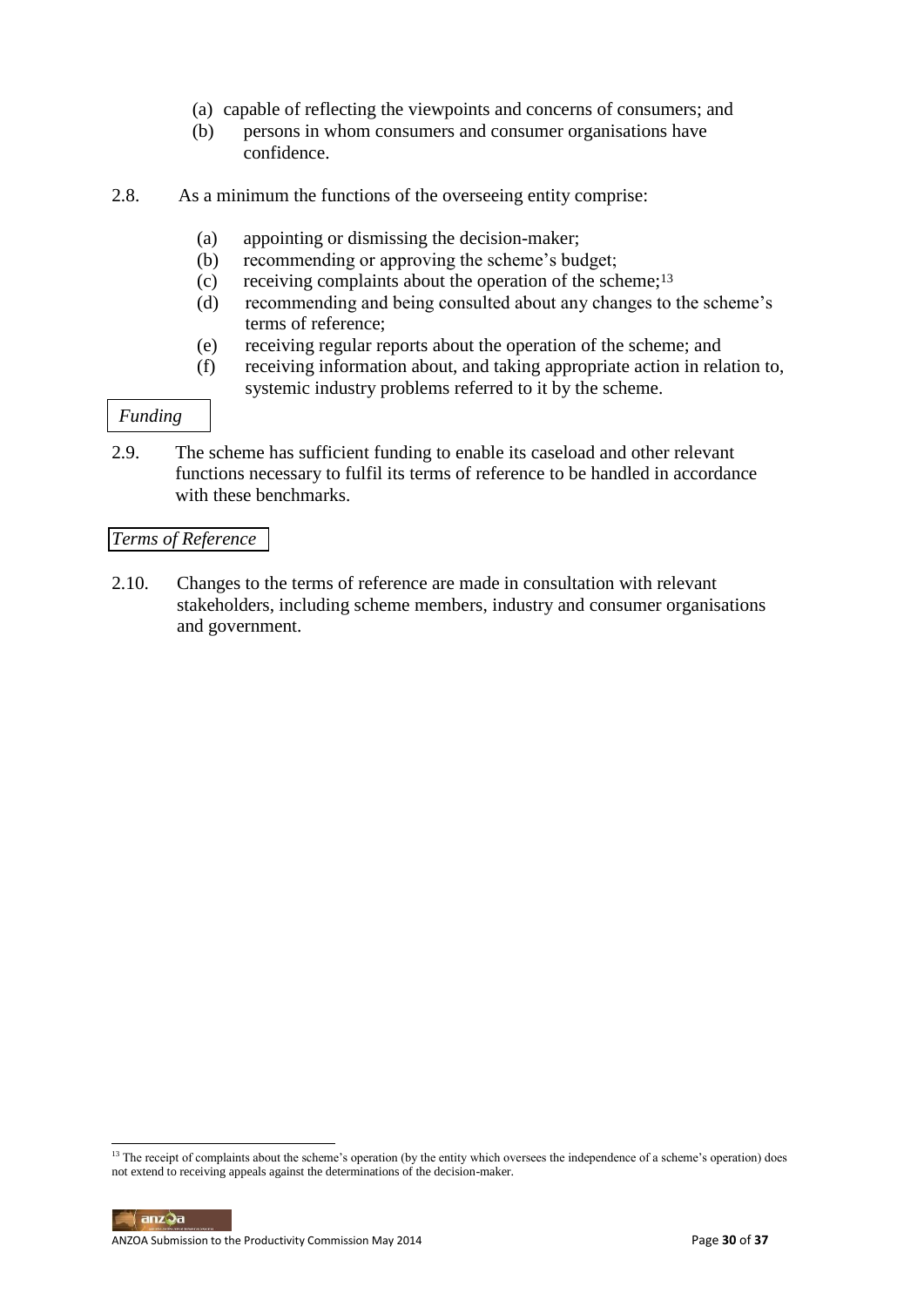## **BENCHMARK 3 - FAIRNESS**

## **Principle**

The scheme produces decisions which are fair and seen to be fair by observing the principles of procedural fairness, by making decisions on the information before it and by having specific criteria upon which its decisions are based.

## **Purpose**

To ensure that the decisions of the scheme are fair and are seen to be fair.

## **Key Practices**

*Determinations*

3.1. The decision-maker bases determinations<sup>14</sup> on what is fair and reasonable, having regard to good industry practice, relevant industry codes of practice and the law.

| Procedural |  |
|------------|--|
| Fairness   |  |

- 3.2. The scheme's staff advise complainants of their right to access the legal system or other redress mechanisms at any stage if they are dissatisfied with any of the scheme's decisions or with the decision-maker's determination.
- 3.3. Both parties can put their case to the decision-maker.
- 3.4. Both parties are told the arguments, and sufficient information to know the case, of the other party.
- 3.5. Both parties have the opportunity to rebut the arguments of, and information provided by, the other party.
- 3.6. Both parties are told of the reasons for any determination.
- 3.7. Complainants are advised of the reasons why a complaint is outside jurisdiction or is otherwise excluded.

## *Provision of Information to the Decision-Maker*

- 3.8. The decision-maker encourages but cannot compel complainants to provide information relevant to a complaint.
- 3.9. The decision-maker can demand that scheme members provide all information which, in the decision-maker's view, is relevant to a complaint, unless that information identifies a third party to whom a duty of confidentiality or privacy is

anzQa

<sup>-</sup> $<sup>14</sup>$  The term 'determinations' is used to refer to the final decision made by the decision-maker when determining a complaint. The term</sup> 'decisions' is used to refer to the decisions made by the scheme's staff.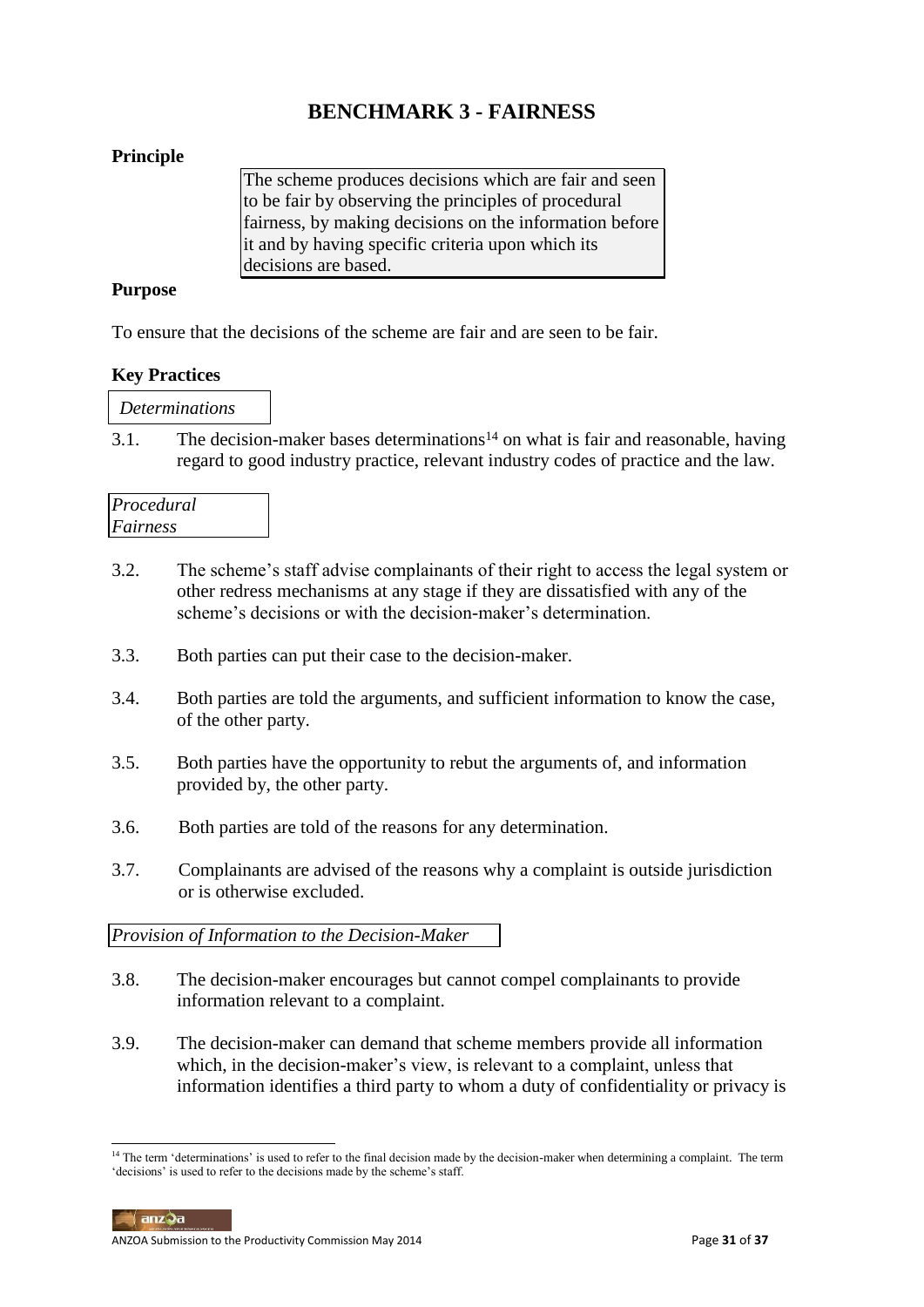owed15, or unless it contains information which the scheme member is prohibited by law from disclosing.

#### *Confidentiality*

- 3.10. Where a scheme member provides information which identifies a third party, the information may be provided to the other party with deletions, where appropriate, at the discretion of the decision-maker.
- 3.11. The scheme ensures that information provided to it for the purposes of resolving complaints is kept confidential, unless disclosure is required by law or for any other purpose specified in these benchmarks.
- 3.12. Parties to a complaint agree not to disclose information gained during the course of any mediation, conciliation or negotiation to any third party, unless required by law to disclose such information.

-

<sup>&</sup>lt;sup>15</sup> Where a duty of confidentiality or privacy is owed to a third party in relation to information sought by the decision-maker, the scheme member can seek the permission of the third party to release that information to the decision-maker in full or with deletions as appropriate.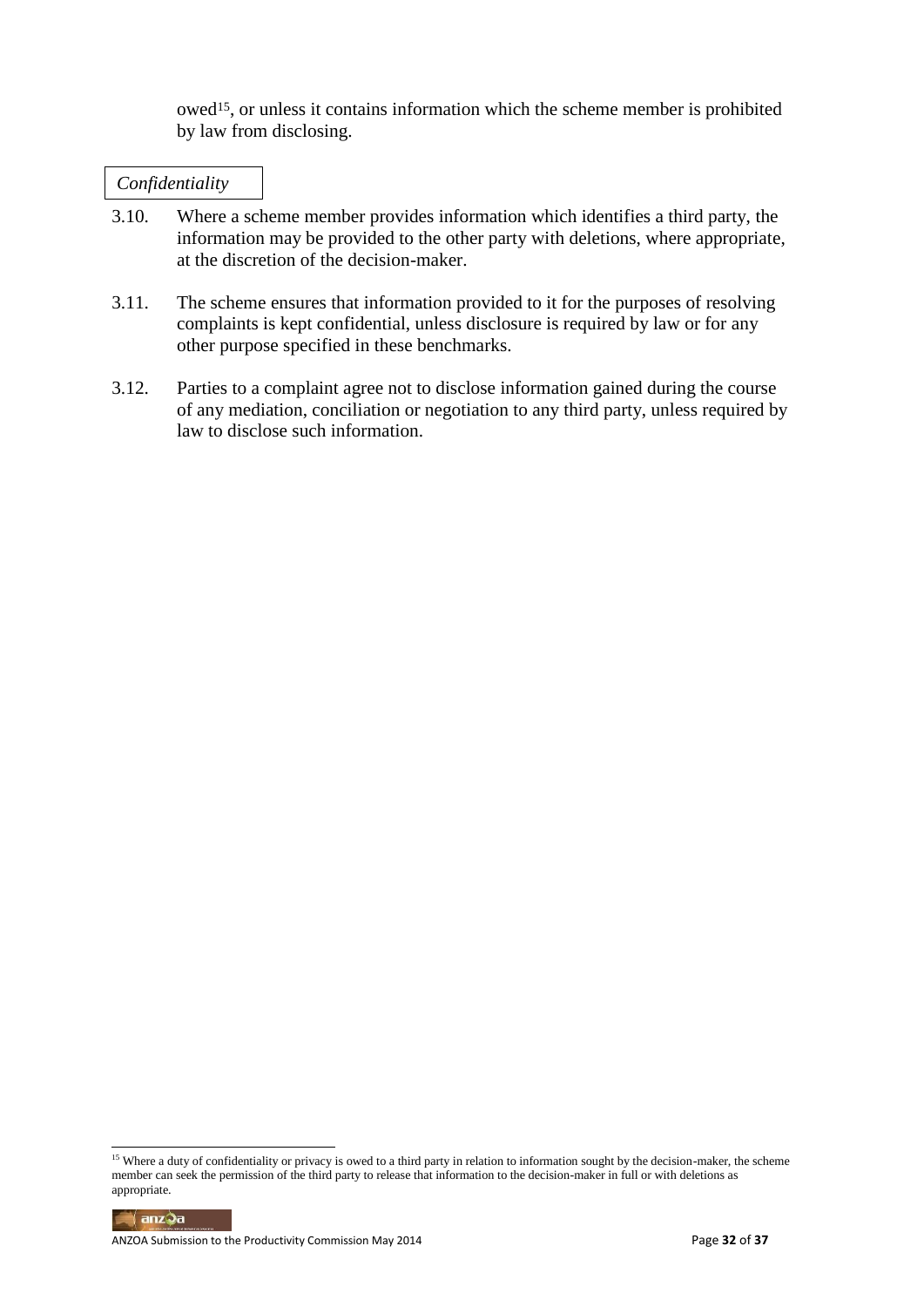## **BENCHMARK 4 - ACCOUNTABILITY**

### **Principle**

The scheme publicly accounts for its operations by publishing its determinations and information about complaints and highlighting any systemic industry problems.<sup>16</sup>

### **Purpose**

To ensure public confidence in the scheme and allow assessment and improvement of its performance and that of scheme members.

#### **Key Practices**

#### *Determinations*

- 4.1. The scheme regularly provides written reports of determinations<sup>17</sup> to scheme members and any interested bodies for the purposes of:
	- (a) educating scheme members and consumers; and
	- (b) demonstrating consistency and fairness in decision-making.
- 4.2. Written reports of determinations do not name the parties involved.

### *Reporting*

- 4.3. The scheme publishes a detailed and informative annual report containing specific statistical and other data about the performance of the scheme, including:
	- (a) information about how the scheme works;
	- (b) the number and types of complaints it receives and their outcome;
	- (c) the time taken to resolve complaints;
	- (d) any systemic problems arising from complaints;
	- (e) examples of representative case studies;
	- (f) information about how the scheme ensures equitable access;
	- (g) a list of scheme members supporting the scheme, together with any changes to the list during the year;
	- (h) where the scheme's terms of reference permit, the names of those scheme members which do not meet their obligations as members of the scheme;<sup>18</sup> and
	- (i) information about new developments or key areas in which policy or education initiatives are required.
- 4.4. The annual report is distributed to relevant stakeholders and otherwise made available upon request.

<sup>-</sup><sup>16</sup> Systemic industry problems can refer to issues or trends arising either out of many complaints about one scheme member or out of many complaints (which are essentially similar) about more than one scheme member.

<sup>&</sup>lt;sup>17</sup> Written reports of determinations can consist of a concise summary of a decision-maker's determination and reasons for so determining. They do not necessarily need to include all of the evidence, arguments and reasoning of each complaint. It is not envisaged that written reports would be provided of all determinations made by the decision-maker. The determinations which are reported should be left to the decision-maker's discretion. It is not envisaged that written reports would necessarily be provided of other decisions (apart from determinations) made by the scheme.

<sup>&</sup>lt;sup>18</sup> The scheme should state in its terms of reference whether it will disclose the names of scheme members which do not meet their obligations under the scheme. Examples of where a scheme member does not meet its obligations under the scheme will include where it does not provide information as and when requested, or where it does not comply with a determination made under the scheme.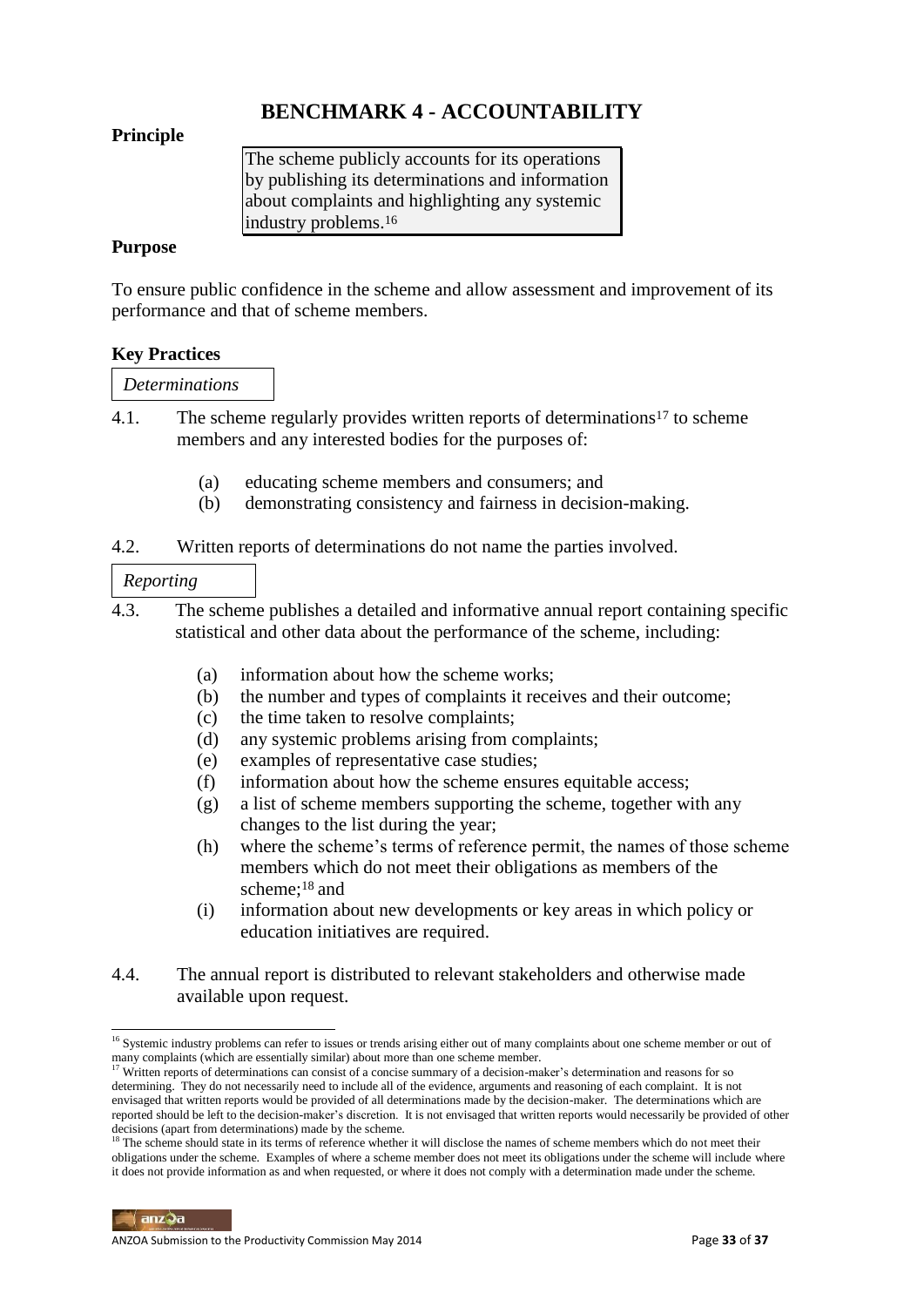## **BENCHMARK 5 - EFFICIENCY**

### **Principle**

The scheme operates efficiently by keeping track of complaints, ensuring complaints are dealt with by the appropriate process or forum and regularly reviewing its performance.

#### **Purpose**

To give customers and scheme members confidence in the scheme and to ensure the scheme provides value for its funding.

### **Key Practices**

#### *Appropriate Process or Forum*

- 5.1. The scheme deals only with complaints which are within its terms of reference and have not been dealt with, or are not being dealt with, by another dispute resolution forum<sup>19</sup> and:
	- (a) which have been considered, and not resolved to the customer's satisfaction, by a scheme member's internal complaints resolution mechanism; or
	- (b) where a scheme member has refused, or failed within a reasonable time, to deal with a complaint under its internal complaints resolution mechanism.
- 5.2. The scheme has mechanisms and procedures for referring relevant complaints to other, more appropriate, fora.
- 5.3. The scheme has mechanisms and procedures for referring systemic industry problems, that become apparent from complaints, to relevant scheme members.
- 5.4. The scheme excludes vexatious and frivolous complaints, at the discretion of the decision-maker.

## *Tracking of Complaints*

- 5.5. The scheme has reasonable time limits set for each of its processes which facilitate speedy resolution without compromising quality decision-making.
- 5.6. The scheme has mechanisms to ensure that the time limits are complied with as far as possible.
- 5.7. The scheme has a system for tracking the progress of complaints.

anz0a

<sup>&</sup>lt;sup>19</sup> Complaints which have been made to one scheme but are found to be more appropriately dealt with by another scheme can be dealt with by the latter scheme. It is where a complaint has been substantially considered by one scheme that a complainant is discouraged from forum-shopping.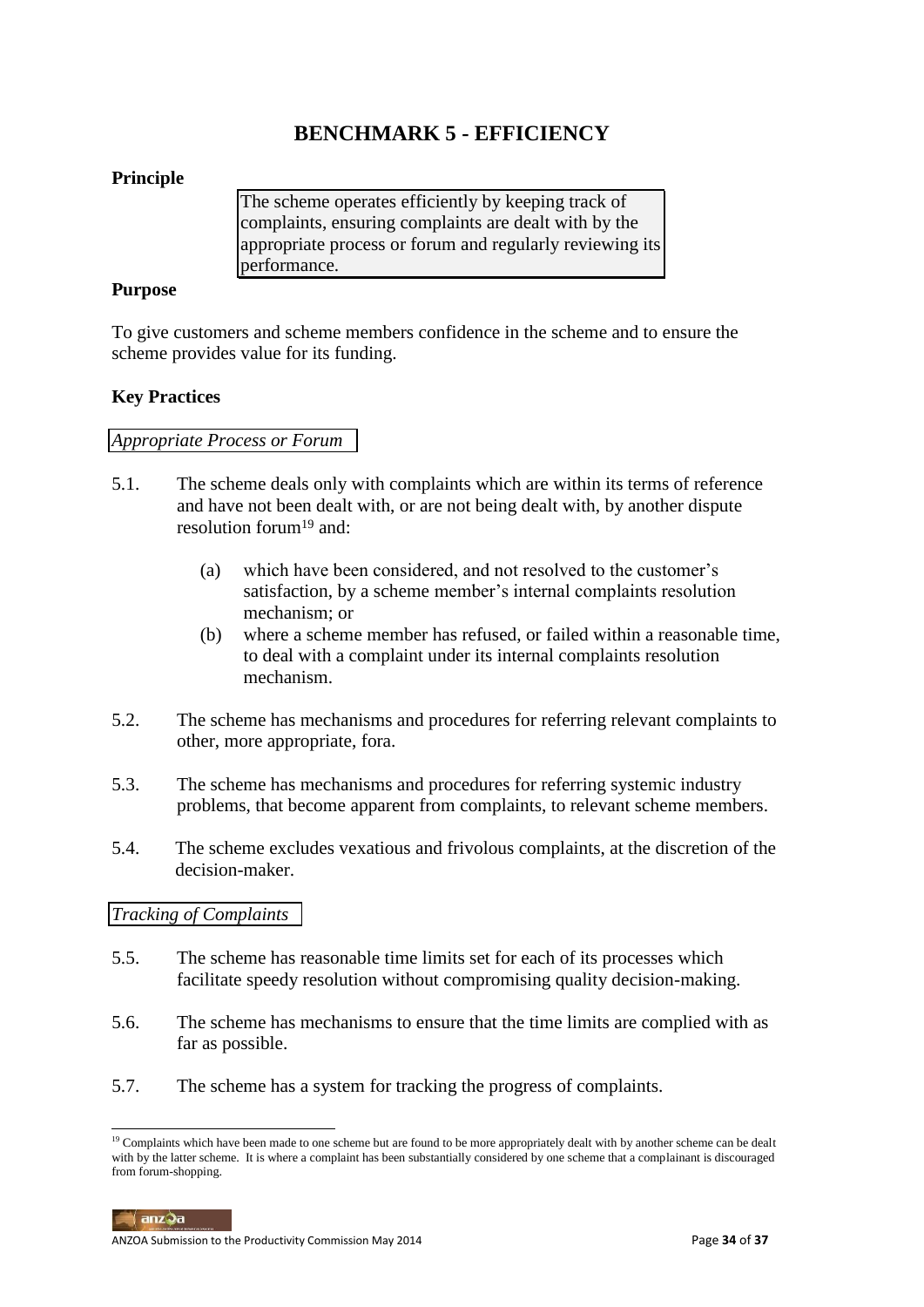5.8. The scheme's staff keep the parties informed about the progress of their complaint.

## *Monitoring*

- 5.9. The scheme sets objective targets against which it can assess its performance.
- 5.10. The scheme keeps systematic records of all complaints and enquiries, their progress and their outcome.
- 5.11. The scheme conducts regular reviews of its performance.
- 5.12. The scheme's staff seek periodic feedback from the parties about the parties' perceptions of the performance of the scheme.
- 5.13. The scheme reports regularly to the overseeing entity on the results of its monitoring and review.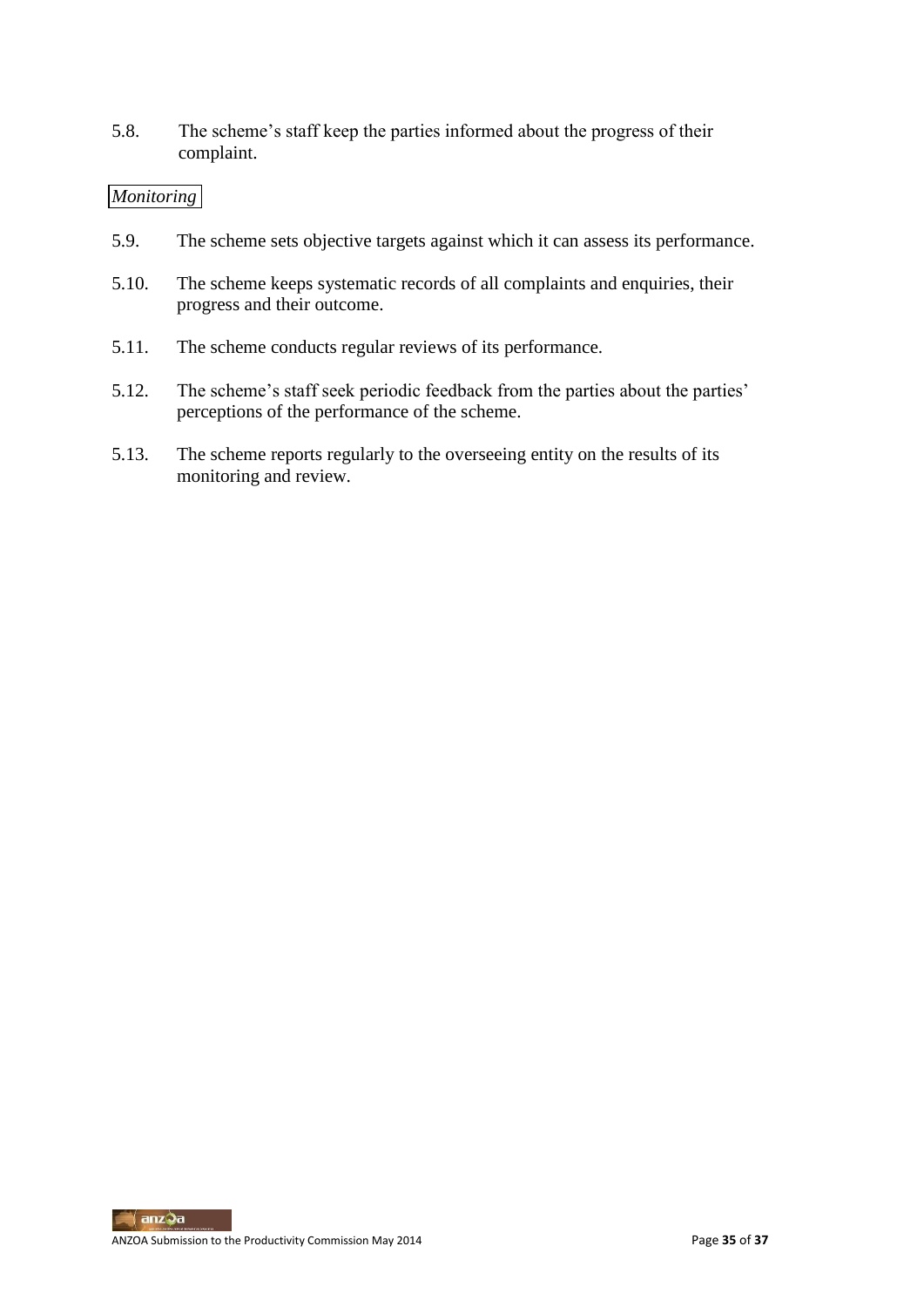## **BENCHMARK 6 - EFFECTIVENESS**

## **Principle**

The scheme is effective by having appropriate and comprehensive terms of reference and periodic independent reviews of its performance.

### **Purpose**

To promote customer confidence in the scheme and ensure that the scheme fulfils its role.

### **Key Practices**

*Coverage*

6.1. The scope of the scheme and the powers of the decision-maker are clear.

- 6.2. The scope of the scheme (including the decision-maker's powers) is sufficient to deal with:
	- (a) the vast majority of customer complaints in the relevant industry and the whole of each such complaint; and
	- (b) customer complaints involving monetary amounts up to a specified maximum that is consistent with the nature, extent and value of customer transactions in the relevant industry.<sup>20</sup>
- 6.3. The decision-maker has the power to make monetary awards of sufficient size and other awards (but not punitive damages) as appropriate.

#### *Systemic Problems*

6.4. The scheme has mechanisms for referring systemic industry problems to the overseeing entity (where referral to the scheme member or members under key practice 5.3 does not result in the systemic problem being adequately addressed) for appropriate action.

#### *Scheme Performance*

- 6.5. The scheme has procedures in place for:
	- (a) receiving complaints about the scheme; and
	- (b) referring complaints about the scheme to the overseeing entity for appropriate action.
- 6.6. The scheme responds to any recommendations of the overseeing entity in a timely and appropriate manner.

 $anz$ anz $\Im a$ 

-

 $20$  Because the loss arising from the determination of a complaint may vary according to the industry concerned, the benchmarks do not specify a monetary limit above which complaints are excluded from the scheme.